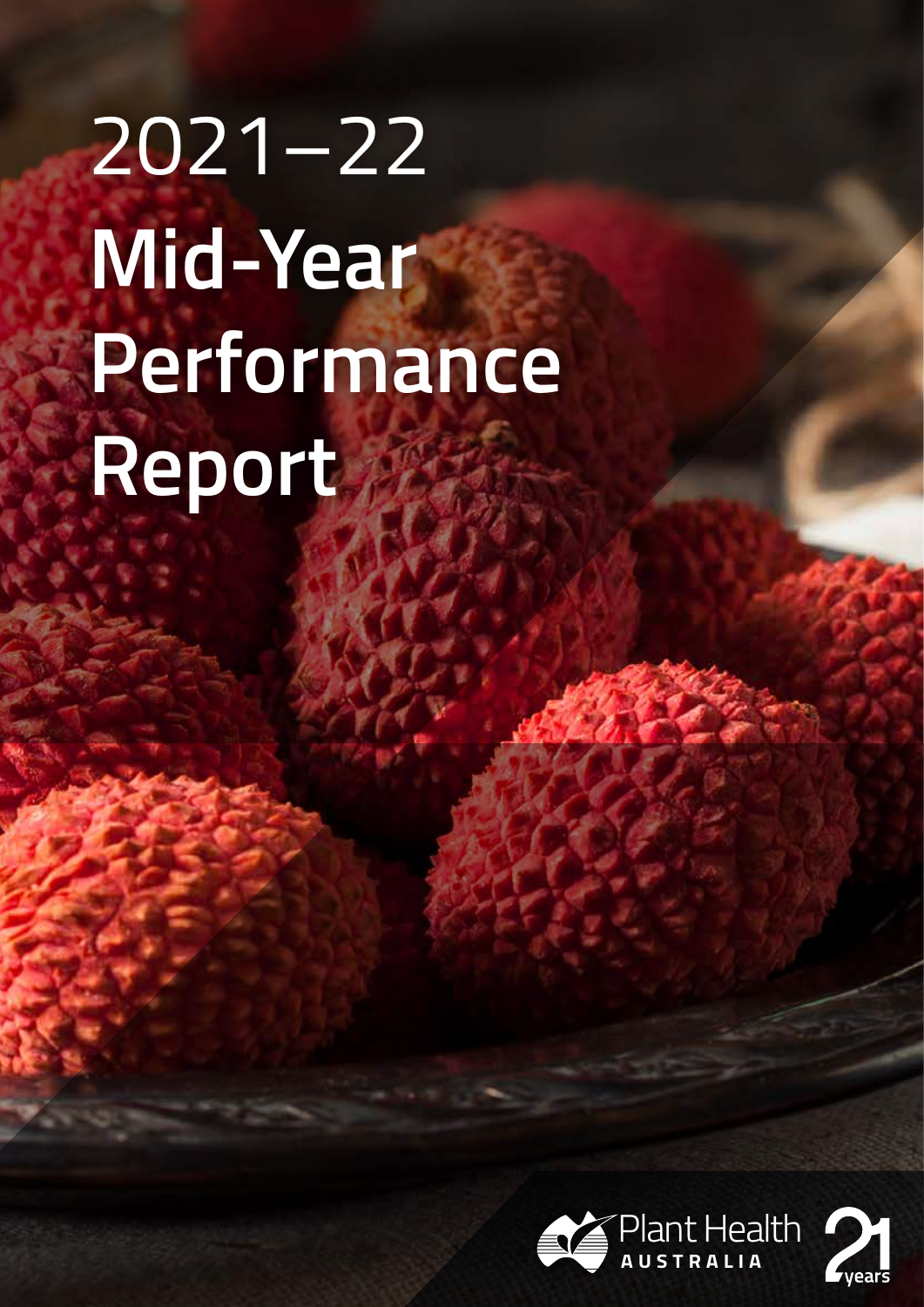#### **© Plant Health Australia 2022**

This work is copyright. Apart from any use as permitted under the *Copyright Act 1986*, no part may be reproduced by any process without prior permission from Plant Health Australia.

 Requests and inquiries concerning reproduction and rights should be addressed to: Plant Health Australia Level 1, 1 Phipps Close Deakin ACT 2600

ISSN: 2205-1716

An electronic version of this report is available for download from the Plant Health Australia website **planthealthaustralia.com.au**

#### **Acknowledgement of Country**

PHA acknowledges the Australian Aboriginal and Torres Strait Islander peoples as the traditional custodians of the lands where we work, live and learn.

In referencing this document, the preferred citation is: Plant Health Australia Mid-Year Performance Report 2021/22 Plant Health Australia, Canberra, ACT

Front cover: Lychees

**2**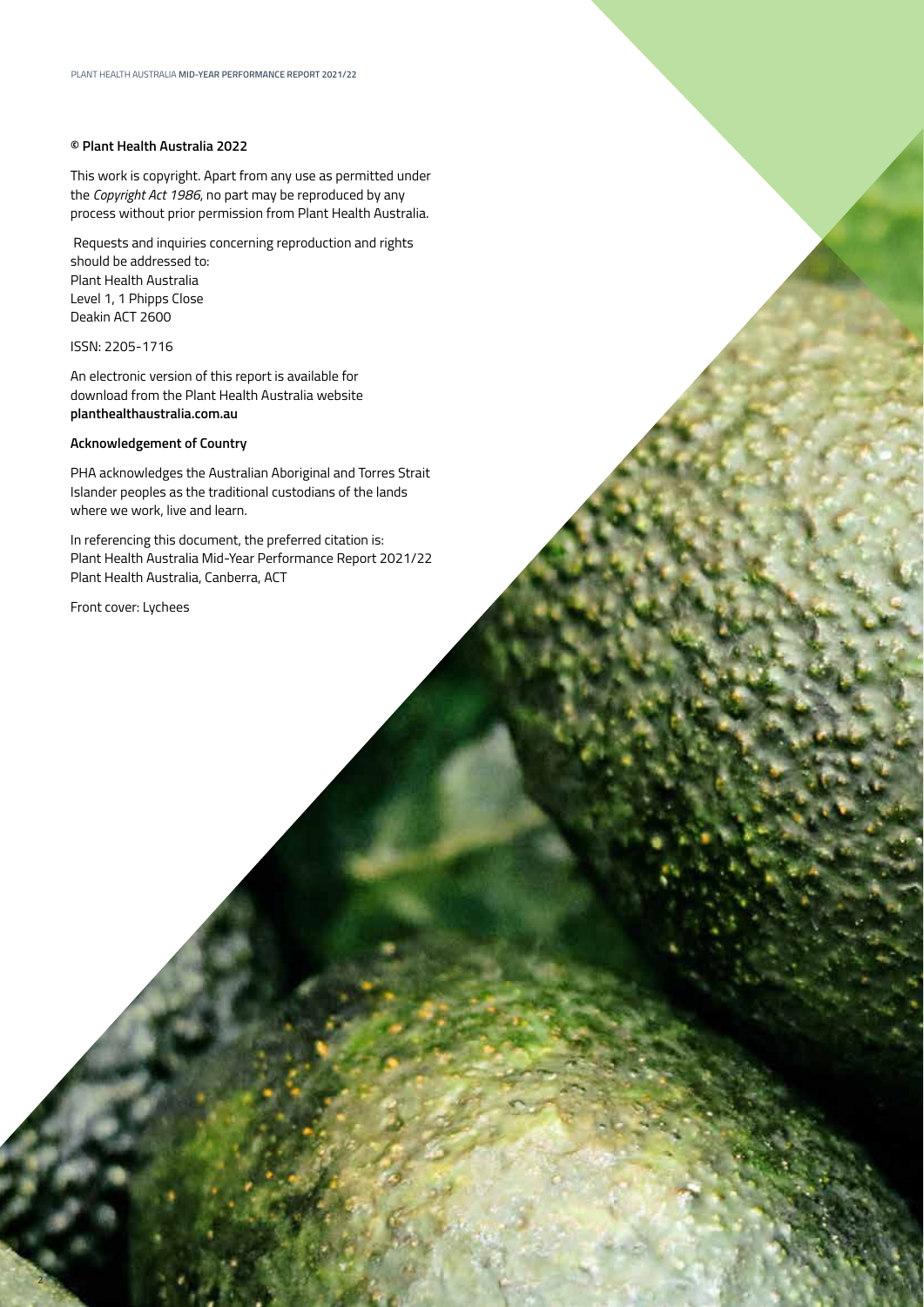

### **Table of Contents**

| <b>FROM THE CEO</b>                                                     | 4        |
|-------------------------------------------------------------------------|----------|
| <b>ABOUT THIS REPORT</b>                                                | 5        |
| <b>STRATEGIC PLAN 2016-21</b>                                           | 6        |
| <b>BUDGET 2021-22</b>                                                   | 9        |
| Subscription funded activities<br>Non-subscription funded projects      | 9<br>9   |
| <b>KEY RESULT AREA 1: PARTNERSHIPS</b>                                  | 10       |
| Member subscription<br>Non-subscription                                 | 10<br>14 |
| <b>KEY RESULT AREA 2: EMERGENCY RESPONSE</b>                            | 18       |
| Member subscription<br>Non-subscription                                 | 18<br>21 |
| <b>KEY RESULT AREA 3: PREPAREDNESS</b>                                  | 22       |
| Member subscription<br>Non-subscription                                 | 22<br>22 |
| <b>KEY RESULT AREA 4: SURVEILLANCE</b>                                  | 24       |
| Member subscription<br>Non-subscription                                 | 24<br>24 |
| <b>KEY RESULT AREA 5: DIAGNOSTICS</b>                                   | 26       |
| Member subscription<br>Non-subscription                                 | 26<br>26 |
| <b>KEY RESULT AREA 6: RESEARCH,</b><br><b>DEVELOPMENT AND EXTENSION</b> | 28       |
| Member subscription and non-subscription                                | 28       |
| <b>KEY RESULT AREA 7: COMPANY HEALTH</b>                                | 30       |
| Member subscription                                                     | 30       |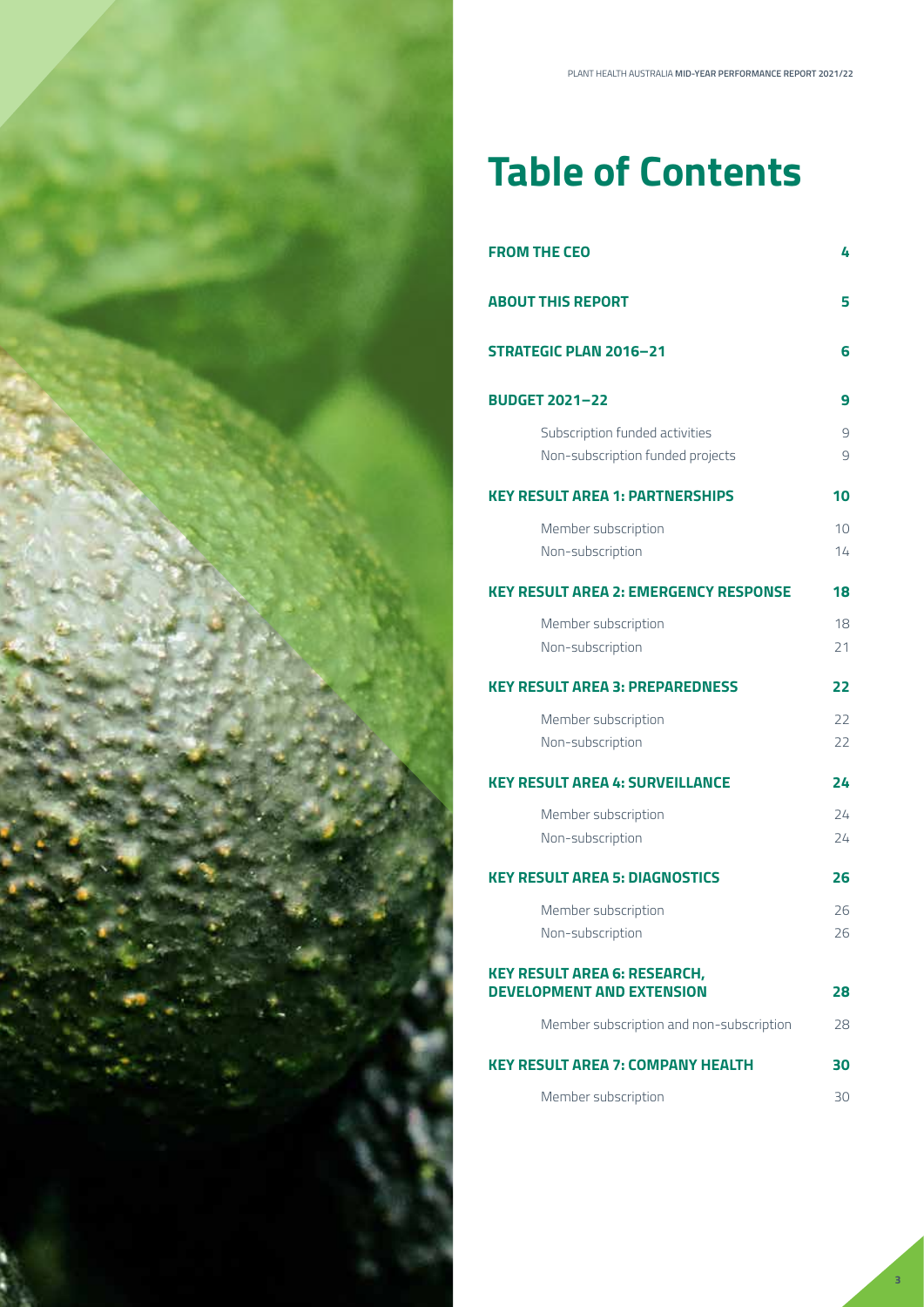### <span id="page-3-0"></span>**From the CEO**

**The Mid-Year Performance Report (MYPR) marks the halfway point in our financial year and reflects our progress against the seven key performance areas as outlined in Plant Health Australia's (PHA) Strategic Plan 2016-21 as well as the anticipated activities captured in the Annual Operational Plan 2021-22.**

I'm pleased to report that despite rolling lockdowns and ongoing Covid-19 related challenges, we've managed to keep disruptions to a minimum with PHA staff displaying great flexibility and resilience in finding new ways of facilitating and driving partnerships to improve policy, practice and performance of the plant biosecurity system. This includes training 20 staff from Western Australia's Kings Park Botanical Gardens and Tasmania's Royal Tasmanian Botanic Gardens on how to conduct plant biosecurity surveillance and hosting a predictive modelling and forecasting webinar with 150 attendees – all while under lockdown. These events demonstrate our strength in bringing stakeholders together – regardless of the medium. This is echoed in the announcement of new projects for the citrus and bee pollination industries as well as renewed funding for phase 4 of the National Fruit Fly Council.

In the few instances where deliverables were delayed due to Covid-19, we've coded these orange with a symbol to distinguish them.

PHA continues to respond to member needs by appointing and retaining high calibre staff. Dr Mila Bristow has been appointed to General Manager Partnerships and Innovation and David Gale to Digital Systems Manager overseeing AUSPestCheck™, the Pest and Disease Image Library (PaDIL) and the Australian Plant Pest Database (APPD). We've also appointed Dr Maggie Mwathi as a Project Officer and Dr Lucy Tran-Nguyen as a National Manager: Diagnostics.

Our new Strategic Plan 2022-27 was launched at our November member meeting, setting PHA's direction for the next five years. The plan considers the challenges and opportunities that may present in the near future and outlines our plan to improve Australia's ability to identify and detect threats. The three pillars of our new strategy are responding effectively, strengthening partnerships, and enhancing integration. From 1 July 2022, our performance will be reported against these three strategic priorities in the new Strategic Plan.



As we look ahead to the final six months of the current financial year, I look forward to working with and supporting our member organisations to support the sustainability, profitability and competitiveness of our agriculture industry.

L Yo

**Sarah Corcoran CEO** 

4 March 2022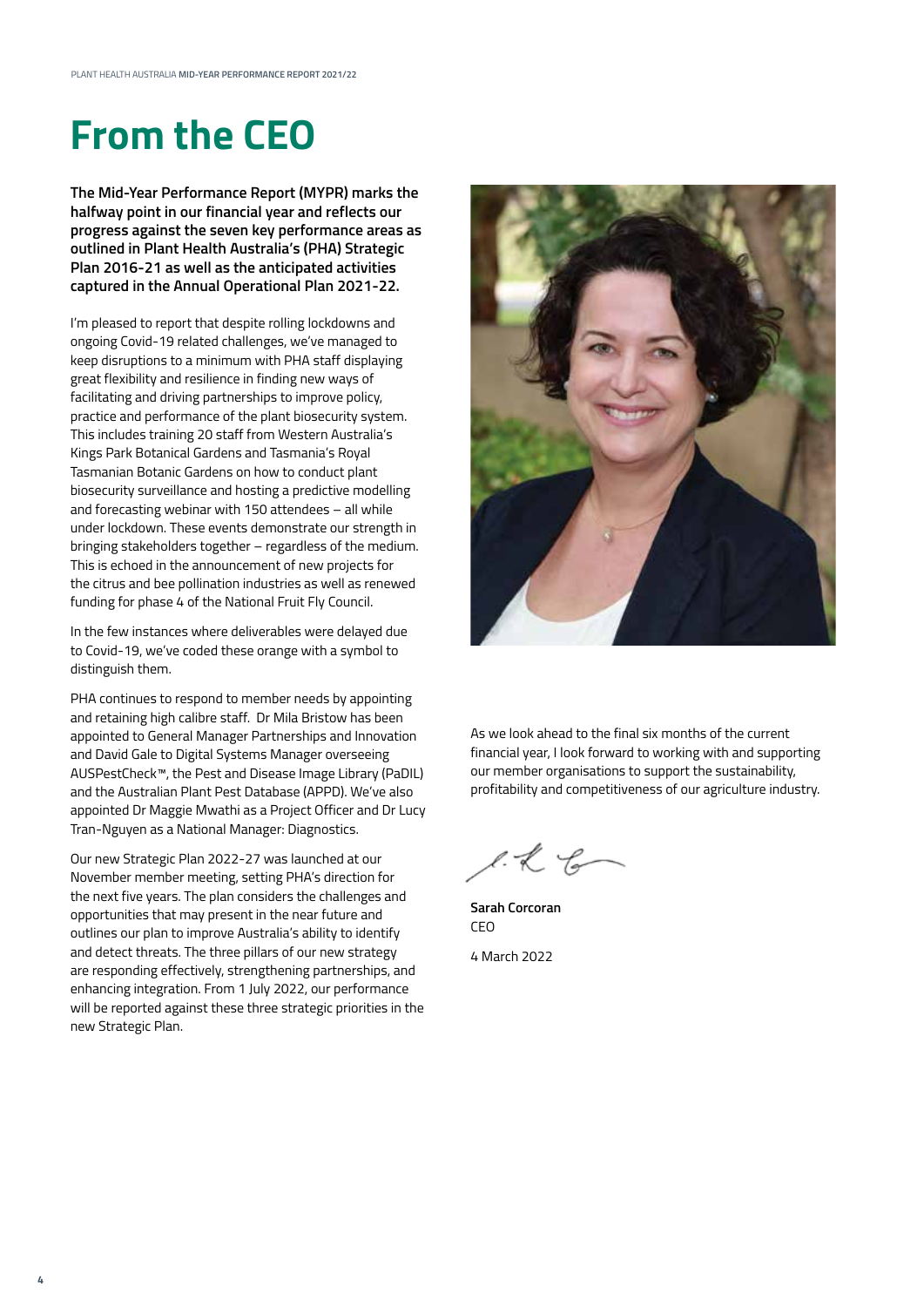### <span id="page-4-0"></span>**About this report**

The 2021–22 Mid-Year Performance Report summarises PHA's progress and achievements from 1 July to 31 December 2021.

Progress in each of the seven key result areas from PHA's Strategic Plan 2016–21 (see **[page 6](#page-5-1)**) is tracked against key performance indicators identified in the **[Annual Operational Plan for 2021–22](https://www.planthealthaustralia.com.au/about-us/corporate-documents/annual-operational-plan/)**. Since each Annual Operational Plan is finalised in May of the previous financial year, some additional projects which receive funding between May and the beginning of the next financial year appear in the Mid-Year Performance Report. Where this occurs (or where KPIs have changed) it is noted in the text accordingly.

A colour code is used to report on performance, as shown below.

#### **Performance reporting key**

| KPI is on track                                 |
|-------------------------------------------------|
| KPL is behind schedule or KPL has been modified |
| KPI will not be met                             |

Where a KPI has been modified due to Covid-19 restrictions, such as interstate travel or the size of events, the symbol is used (courtesy of Iconfinder, LAFS).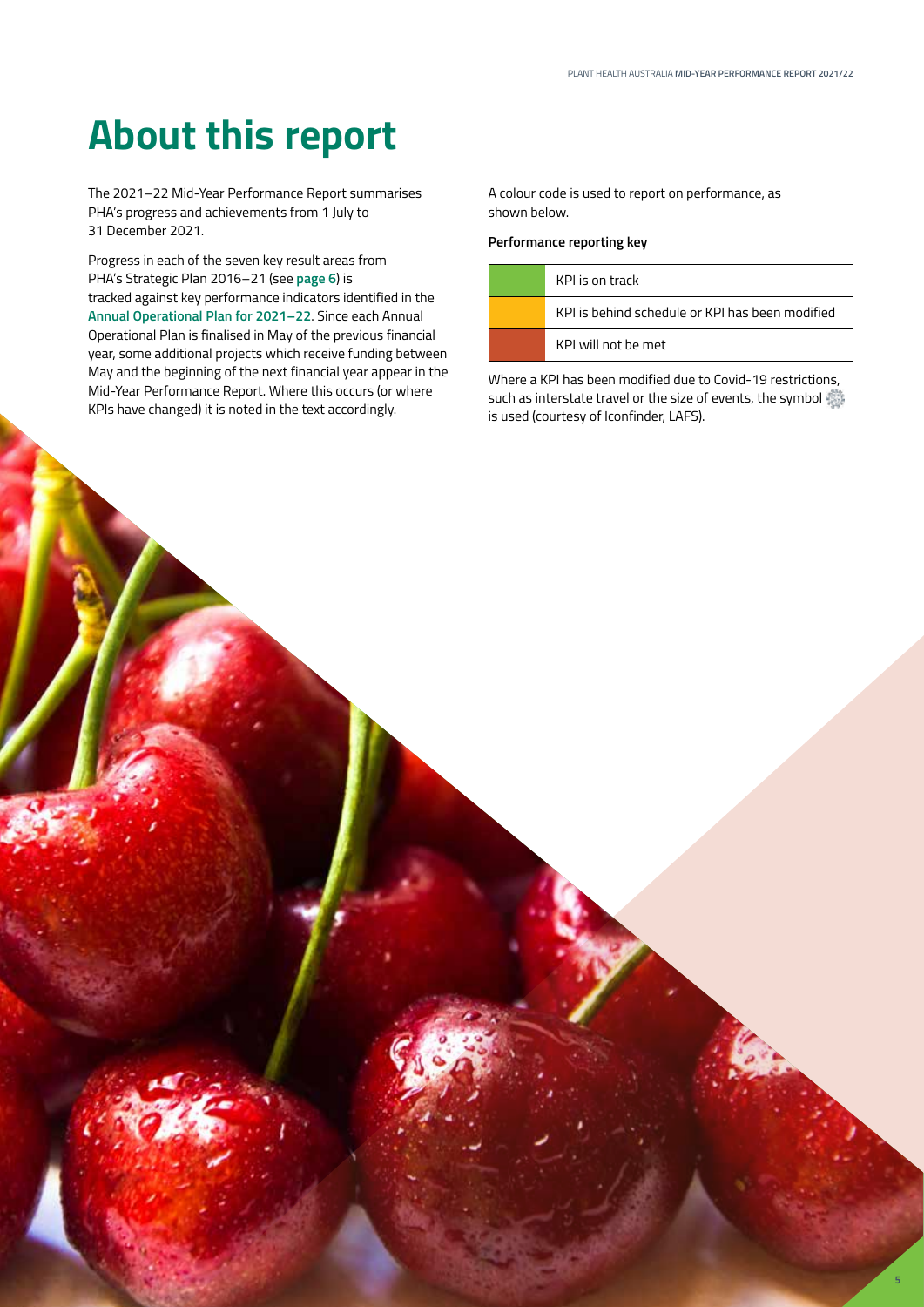## <span id="page-5-1"></span>**Strategic Plan**  2016–21

#### <span id="page-5-0"></span>**STRATEGIC DIRECTION**

#### **Purpose Vision**

The purpose of Plant Health Australia is to coordinate strong industry and government partnerships that minimise plant pest impacts on Australia, boosting industry productivity and profitability while enhancing market access

PHA is recognised nationally and internationally as the independent and trusted coordinator of a robust, shared and integrated Australian plant biosecurity system

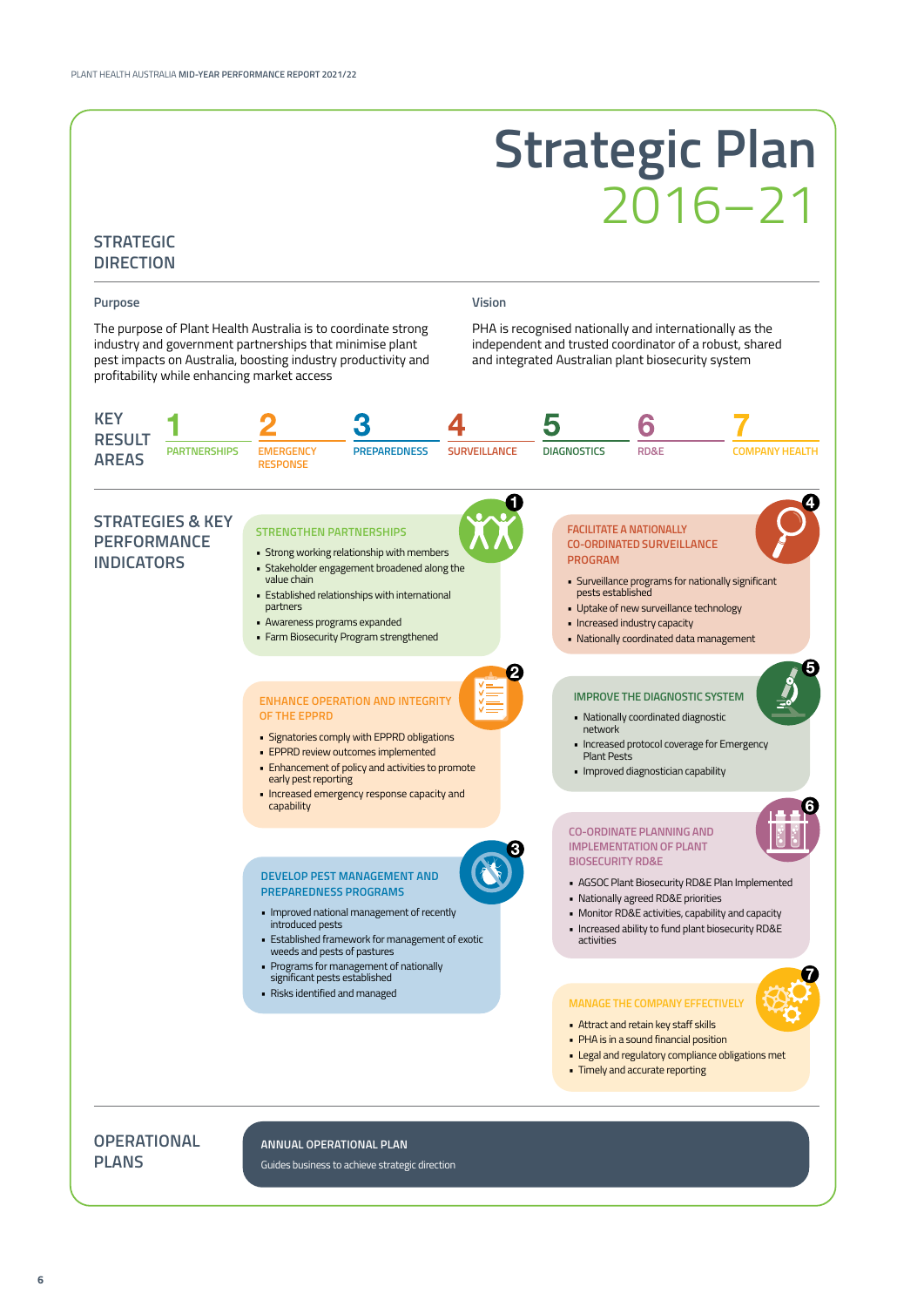### **PHA's Strategic Plan 2016–21**

PHA activities are organised into seven key result areas, consistent with the structure of the PHA Strategic Plan for 2016–21. The guiding strategies are explained below.



#### **1. Strengthen partnerships**

Australia can only be protected from new plant pests with cooperation between plant industries and governments. PHA has played a key role fostering effective partnerships since the company's inception in 2000, and company membership continues to increase, broadening PHA's reach.

Under the new strategic plan, PHA will continue to bring partners together to work collaboratively to strengthen Australia's biosecurity system. New members will be fostered, particularly new industries and new associate members – stakeholder organisations with roles to play in plant biosecurity. PHA will work to extend relationships further along the value chain and plans to enhance the reputation of the company and the plant biosecurity system internationally.

PHA's important role as a promoter of the importance of plant biosecurity will also be strengthened with more resourcing for the Farm Biosecurity Program and other awareness-raising initiatives.



#### **2. Enhance operation and integrity of the EPPRD**

As custodian of the Emergency Plant Pest Response Deed (EPPRD) PHA has a leadership role in eradication responses to serious new pest incursions. The EPPRD provides post-border protection for Australia's plant industries and associated rural communities, the environment and the national economy.

PHA will provide guidance to Parties to the EPPRD to ensure effective operation, as well as continually evaluating and improving the agreement to ensure that it keeps pace with the needs of signatories. Parties to the agreement will be assisted to increase their emergency response capacity.



#### **3. Develop pest management and preparedness programs**

PHA will assist stakeholders to find solutions to a wide range of nationally significant biosecurity issues where no existing framework applies, such as weeds, national fruit fly management, newly introduced pests and pests.

The company will do this by developing strategies, facilitating partnership approaches and managing large-scale programs. Through partnerships, PHA will also take the lead in identifying initiatives to improve preparedness including plant biosecurity research, development and extension. The work will inform the development of future strategic frameworks.

Preparedness initiatives include managing programs for newly introduced pests such as national management plans and facilitating industry-government partnerships that boost biosecurity planning for industries and contingency planning for high priority pests.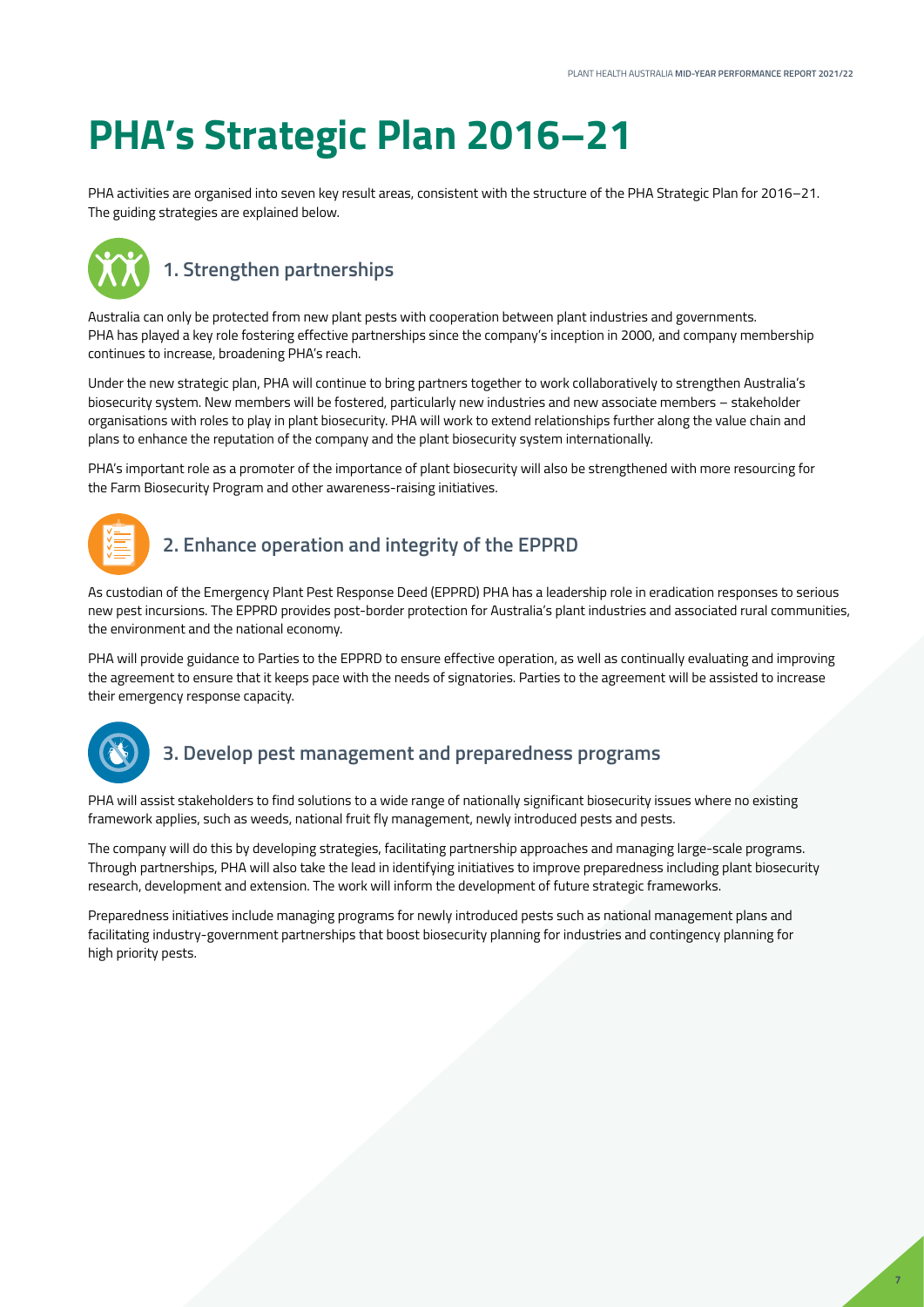

#### **4. Facilitate a nationally coordinated surveillance program**

Given the importance of detecting new pest incursions quickly, and the need to demonstrate area freedom, PHA will take leadership in developing systems of surveillance for high priority pests within Australia. PHA will assist industries to expand data collection for key exotic pests, work to establish farm or regional surveillance systems and through government-industry partnerships, work to implement biosecurity plans.

To maximise benefits from improved systems of checking for pests, PHA will invest in data management and reporting systems, with ongoing benefits to market access for Australian produce.



#### **5. Improve the diagnostic system**

Accurate and rapid identification of pests is a fundamental element of the plant biosecurity system. PHA will continue to boost Australia's diagnostic capability by building a coordinated network of experts that provides comprehensive coverage of expertise nationally. Efforts to increase diagnostic preparedness for priority plant pests will continue through improving the skills and knowledge of diagnosticians, as well as facilitating the development of protocols for the identification of key exotic pests.



#### **6. Co-ordinate planning and implementation of plant biosecurity RD&E**

With change pending in the structure of plant biosecurity science in Australia, PHA will increase its focus on coordinating RD&E across universities and other research organisations. This includes implementing the Plant Biosecurity RD&E Strategy, identifying areas of greatest need, identifying opportunities for cross-sectoral benefits and assisting in obtaining funding for needed research.



#### **7. Manage the company effectively**

With effective and transparent systems of governance, financial control and risk management PHA maintains a sound business. The company is committed to maintaining a highly skilled staff with a broad expertise base to assist members with their growing biosecurity needs.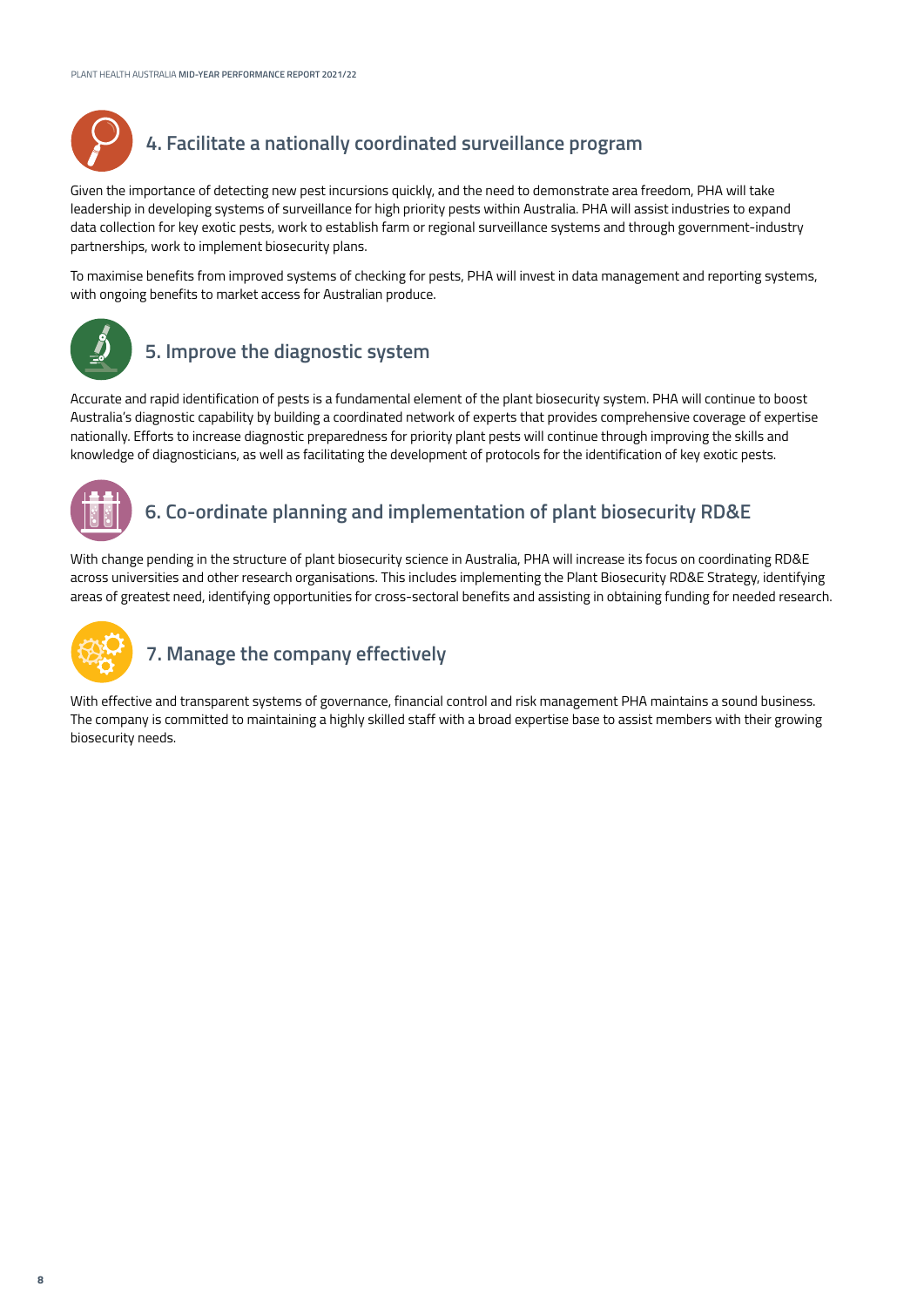### <span id="page-8-0"></span>**Budget 2021–22**

#### **SUBSCRIPTION FUNDED ACTIVITIES**

| Subscription funded programs           | Budget (\$) |
|----------------------------------------|-------------|
| <b>Partnerships</b>                    |             |
| National committees and working groups | 73,806      |
| Member liaison                         | 122,602     |
| National programs                      | 167,648     |
| Strategic planning and reporting       | 109,061     |
| Corporate communication                | 585,928     |
| <b>Total</b>                           | 1,059,045   |
| <b>Emergency response</b>              |             |
| National committees and working groups | 28,506      |
| EPPRD management                       | 520,378     |
| <b>EPPRD</b> training                  | 365,242     |
| Incursion management                   | 118,917     |
| <b>Total</b>                           | 1,033,043   |
| <b>Preparedness</b>                    |             |
| National committees and working groups | 1,732       |
| Total                                  | 1,732       |
| <b>Surveillance</b>                    |             |
| National committees and working groups | 19,503      |
| Software development and support       |             |
| <b>Total</b>                           | 19,503      |
| <b>Diagnostics</b>                     |             |
| National committees and working groups | 11,945      |
| Software development and support       |             |
| Total                                  | 11,945      |
| <b>RD&amp;E</b>                        |             |
| National committees and working groups | 40,348      |
| National programs                      | 10,000      |
| <b>Total</b>                           | 50,348      |
| <b>Company health</b>                  |             |
| Board management                       | 290,384     |
| Company finance and administration     | 486,535     |
| Total                                  | 776,919     |
| <b>Total subscription expenditure</b>  | 2,952,535   |

### **NON-SUBSCRIPTION FUNDED PROJECTS**

| Non-subscription projects         | Budget (\$) |
|-----------------------------------|-------------|
| <b>Partnerships</b>               |             |
| National programs                 | 830,323     |
| Levy programs                     | 72,521      |
| <b>Total</b>                      | 902,844     |
| <b>Emergency response</b>         |             |
| Software development and support  | 3,504       |
| Biosecurity response preparedness | 37,342      |
| <b>Total</b>                      | 40,846      |
| <b>Preparedness</b>               |             |
| Biosecurity planning and review   | 625,754     |
| Biosecurity programs              | 3,331,438   |
| Biosecurity response preparedness | 134,090     |
| <b>Total</b>                      | 4,091,282   |
| <b>Surveillance</b>               |             |
| Surveillance programs             | 1,781,282   |
| Software development and support  | 669,436     |
| Professional development          | 240,312     |
| <b>Total</b>                      | 2,691,030   |
| <b>Diagnostics</b>                |             |
| Software development and support  | 269,991     |
| Biosecurity response preparedness | 486,178     |
| <b>Total</b>                      | 756,169     |
| Total non-subscription            | 8,482,171   |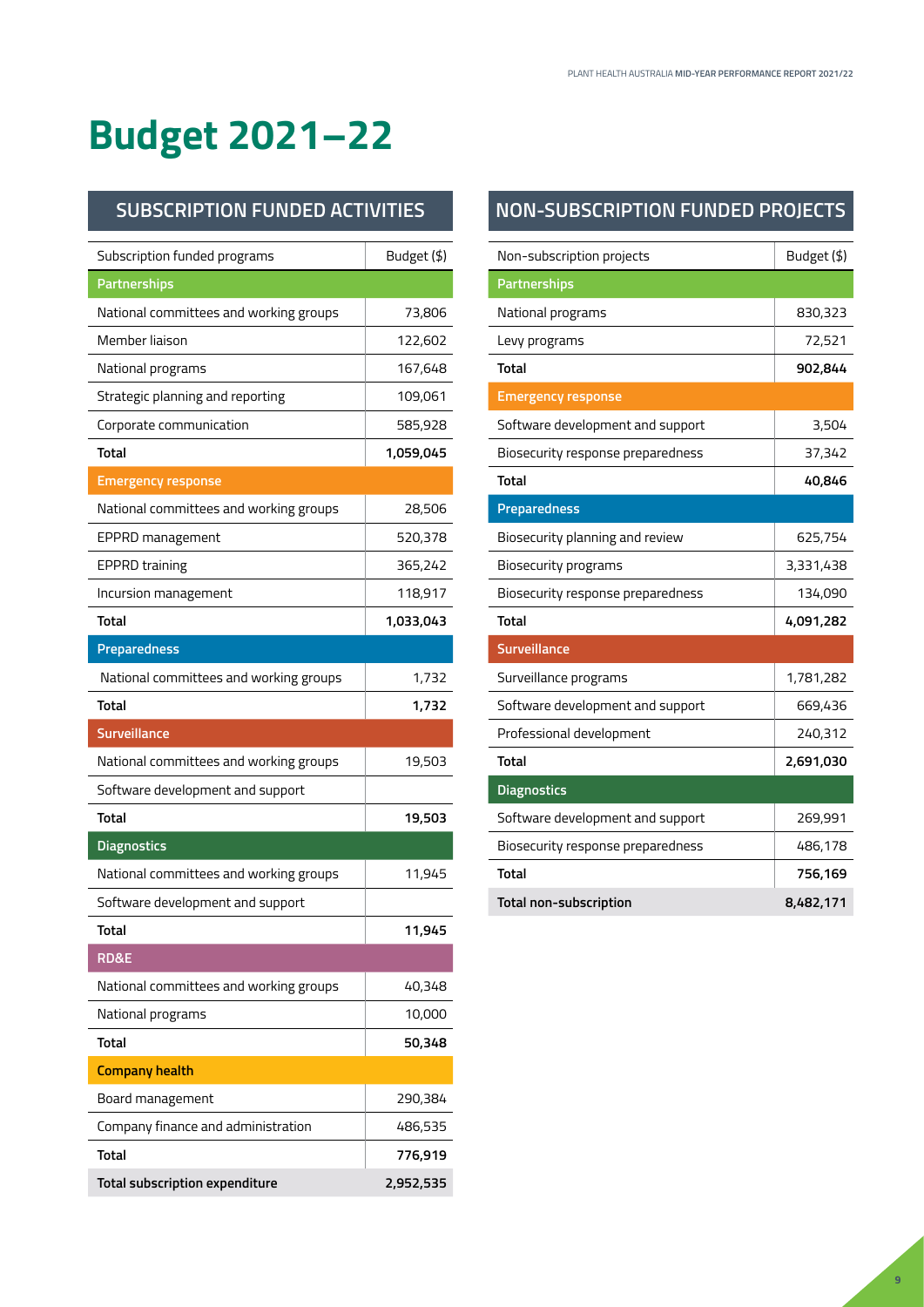### **Key Result Area 1: Partnerships**



<span id="page-9-0"></span>**Strengthen the plant biosecurity system through government and industry partnerships that deliver collaborative solutions to identified challenges.**

#### **MEMBER SUBSCRIPTION**

#### **NATIONAL COMMITTEES AND WORKING GROUPS**

| Key Performance Indicators (KPIs)                                                        | Status | Achievements                                                                                            |
|------------------------------------------------------------------------------------------|--------|---------------------------------------------------------------------------------------------------------|
| Attend and contribute to meetings of national committees<br>and working groups, such as: |        | PHA has attended all meetings of the key national<br>plant biosecurity committees, forums and councils. |
| National Biosecurity Committee (NBC)                                                     |        | PHA has led a number of items including review                                                          |
| Plant Health Committee (PHC)                                                             |        | and development on new national plant biosecurity<br>sub-strategies for preparedness, surveillance and  |
| PHC subcommittees on:                                                                    |        | diagnostics, and the Joint Industry-Government                                                          |
| Plant Health Diagnostics (SPHD)                                                          |        | Workshop for the NABFRG, December 2021,<br>to enhance successful plant health surveillance              |
| National Plant Health Surveillance (SNPHS)                                               |        | partnerships in northern Australia.                                                                     |
| Domestic Quarantine and Market Access (SDQMA)                                            |        |                                                                                                         |
| Australian Fruit Fly Technical Advisory<br>Committee (AFFTAC)                            |        |                                                                                                         |
| Environmental and Invasives Committee (EIC)                                              |        |                                                                                                         |
| Northern Australia Biosecurity Framework<br>Reference Group (NABFRG)                     |        |                                                                                                         |
| National Fruit Fly Council (NFFC)                                                        |        |                                                                                                         |
| Other ad hoc committees and working groups<br>٠<br>as required.                          |        |                                                                                                         |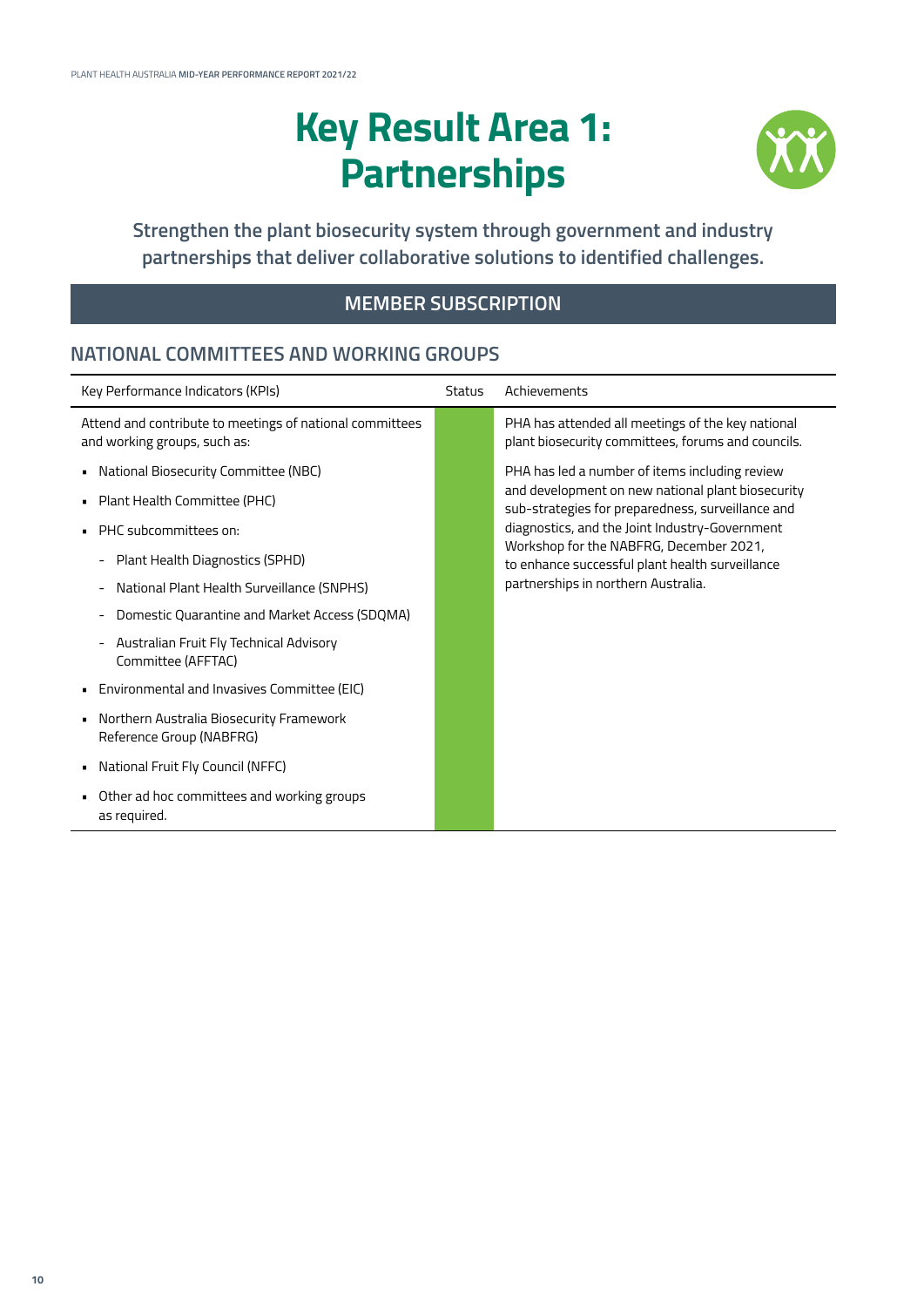#### **CORPORATE COMMUNICATIONS**

| <b>KPIs</b>                                                                                                                                    | <b>Status</b> | Achievements                                                                                                                                                   |
|------------------------------------------------------------------------------------------------------------------------------------------------|---------------|----------------------------------------------------------------------------------------------------------------------------------------------------------------|
| Produce a monthly Tendrils e-newsletter and increase<br>subscriber base by five per cent.                                                      |               | • 7 editions of Tendrils produced and subscriber<br>base increased by 5.1 per cent.                                                                            |
| • Secure media coverage of major PHA news in<br>relevant media.                                                                                |               | • Isentia media monitoring captured 106 articles<br>mentioning PHA.                                                                                            |
| Increase the number of proactive articles for targeted<br>media and industry magazines by five per cent.                                       |               | • 121 per cent increase in proactive articles, releases<br>and radio interviews.                                                                               |
| Increase reach, frequency of social media posts<br>٠                                                                                           |               | 1,227 posts across Twitter, Facebook and LinkedIn<br>٠                                                                                                         |
| covering company news, aspects of the biosecurity<br>system and industry spotlights.                                                           |               | 675,822 impressions across three social<br>media platforms                                                                                                     |
|                                                                                                                                                |               | Increased followers:                                                                                                                                           |
|                                                                                                                                                |               | - Twitter: 230 new followers                                                                                                                                   |
|                                                                                                                                                |               | Facebook: 342 new followers                                                                                                                                    |
|                                                                                                                                                |               | LinkedIn: 780 new followers.                                                                                                                                   |
| Maintain the corporate website as well as program<br>and member websites and increase the number of                                            |               | • PHA website maintained with security patches<br>and upgrades to the content management system.                                                               |
| website visits.                                                                                                                                |               | 265,973 users of the PHA website with<br>٠<br>430,709 pageviews.                                                                                               |
| • Produce accessible publications to schedule and<br>promote them effectively.                                                                 |               | • Reports produced and promoted through<br>multiple channels:                                                                                                  |
|                                                                                                                                                |               | - 2020/21 Annual Report                                                                                                                                        |
|                                                                                                                                                |               | - 2020 National Plant Biosecurity Status Report.                                                                                                               |
| Provide timely and high-quality responses to<br>٠<br>significant reviews with the potential to affect<br>Australia's plant biosecurity system. |               | Participated in the National Biosecurity Strategy<br>٠<br>Working Group.                                                                                       |
| Participate in industry events with a biosecurity focus.                                                                                       |               | Participated in:                                                                                                                                               |
|                                                                                                                                                |               | • Australia Biosecurity Series: Protecting Australia's<br>Plant Health                                                                                         |
|                                                                                                                                                |               | Crawford Fund Annual Conference<br>٠                                                                                                                           |
|                                                                                                                                                |               | Supported the Australian Biosecurity Awards, with<br>٠<br>a plant industry leader awarded the 2021 Farm<br>Biosecurity Producer of the Year Pohlman's Nursery. |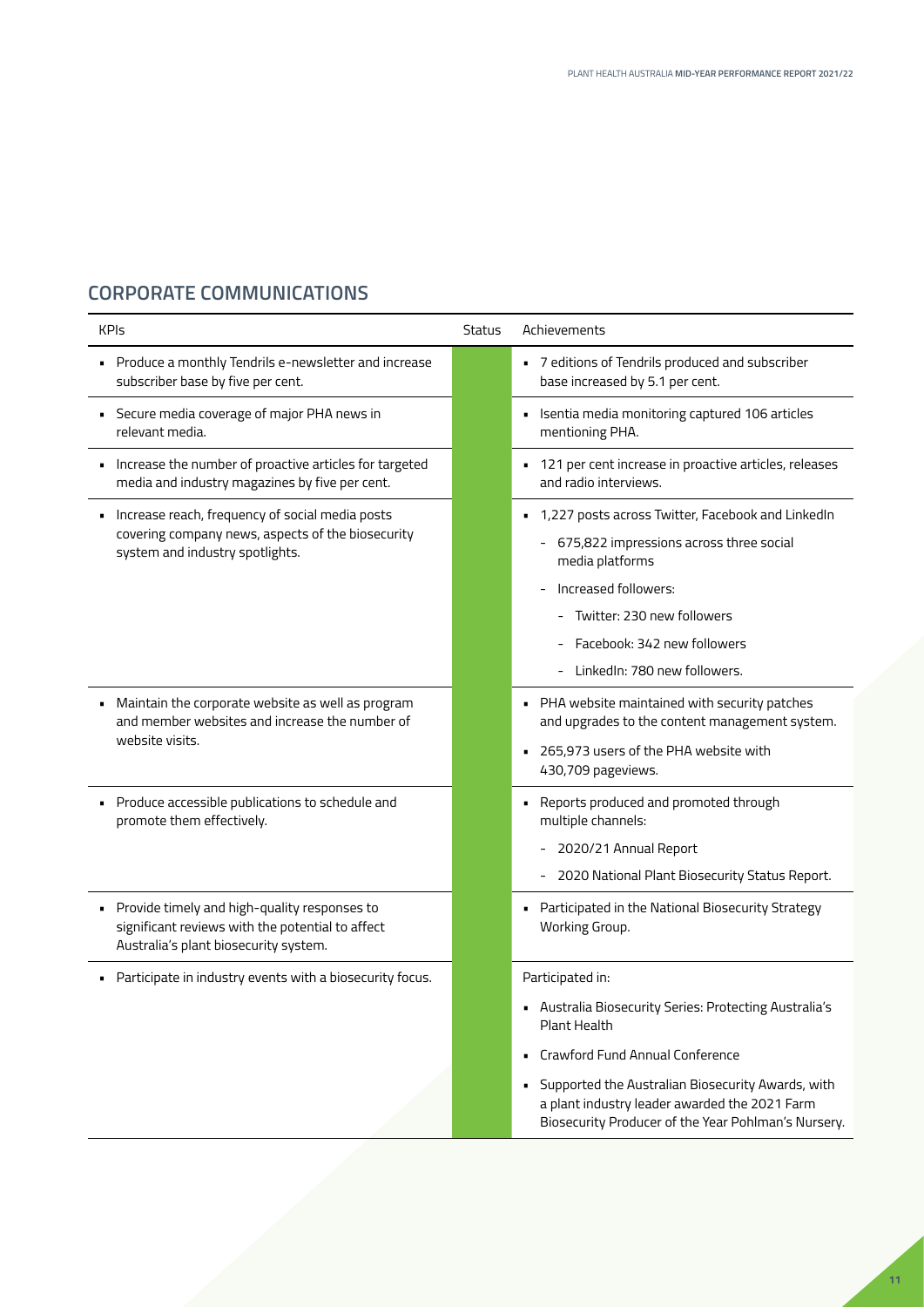#### **MEMBER LIAISON**

| <b>KPIs</b>                                                                                                                                                          | <b>Status</b> | Achievements                                                                                                                                                                                                                                                                                                                                           |
|----------------------------------------------------------------------------------------------------------------------------------------------------------------------|---------------|--------------------------------------------------------------------------------------------------------------------------------------------------------------------------------------------------------------------------------------------------------------------------------------------------------------------------------------------------------|
| • Hold two general meetings to comply with<br>legal requirements.                                                                                                    |               | The AGM was held (Nov 2021) with Covid-19<br>restrictions, resulting in a virtual meeting. Both a<br>joint PHA/ AHA forum and a virtual plant industry<br>forum (PIF) meeting were held in November 2021.                                                                                                                                              |
| • Host at least two plant industry forum meetings and<br>a joint PHA - Animal Health Australia (AHA) forum.                                                          |               | . In March each year PHA engages with industry via<br>webinar to discuss the AOP. This is scheduled for<br>31 March 2022.                                                                                                                                                                                                                              |
|                                                                                                                                                                      |               | Increased engagement of Plant Industry Forum<br>$\blacksquare$<br>Committee with members to improve biosecurity<br>outcomes across plant industries.                                                                                                                                                                                                   |
| • Hold at least one consultative meeting for all<br>members between the annual general meeting and<br>general meeting.                                               |               | PHA staff have maintained one-on-one contact<br>with all members, either via video, phone or<br>face-to-face conversations to ensure contact is<br>maintained.                                                                                                                                                                                         |
| • Conduct face-to-face consultations with every member<br>organisation at least once and provide opportunities<br>for input into operational priorities for 2022-23. |               | • PHA accepted the requests to attend meetings<br>from members, such as:<br>- GrowCom's Future Fields Summit (Oct 2021)<br>Presentation at Australian Melons Association<br>AGM at the melon biosecurity project and PHA<br>engagement (Nov 2021).                                                                                                     |
| · Participate in industry/government meetings as<br>requested by members.                                                                                            |               | • PHA supports member-led Plant Industries<br>Biosecurity Committee (PIBC), a skills-based<br>committee of plant industry representatives, tasked<br>with identifying and prioritising plant biosecurity<br>capacity and capability issues along the Australian<br>biosecurity continuum with an emphasis on the<br>domestic plant biosecurity system. |
| · Publish Board meeting communiques.                                                                                                                                 |               | · 2 Communiques published.                                                                                                                                                                                                                                                                                                                             |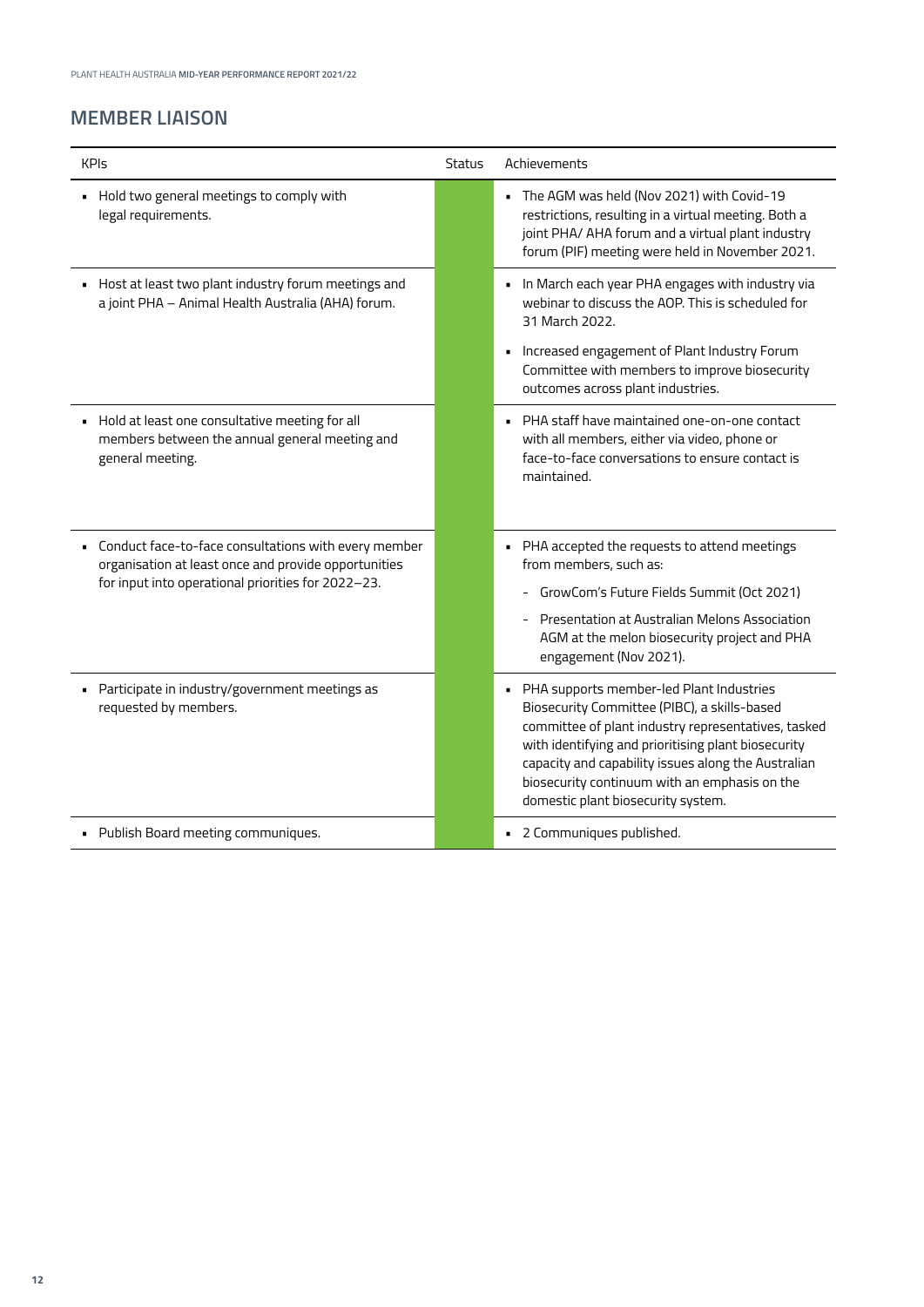#### **STRATEGIC PLANNING AND REPORTING**

| <b>KPIs</b>                                                                                                                                      | Status | Achievements                                                                                                                                                                                            |
|--------------------------------------------------------------------------------------------------------------------------------------------------|--------|---------------------------------------------------------------------------------------------------------------------------------------------------------------------------------------------------------|
| • Consult members in determining operational priorities<br>for 2021-22.                                                                          |        | • Members were consulted through the Plant<br>Industries Forum Committee (PIFC) and PIBC, in<br>individual conversations throughout the year and<br>will be consulted in the AOP webinar in March 2022. |
| • Present the 2021–22 AOP to members and secure<br>Board approval by May 2022.                                                                   |        | • Board approval of the AOP will be sought in<br>May 2022.                                                                                                                                              |
| • Present Annual Report 2021 and end of year<br>financial statements to members at the 2021<br>annual general meeting.                           |        | • Annual Report 2021 presented to and approved<br>by members at the AGM in November 2021.                                                                                                               |
| • Report against agreed key performance indicators<br>in the Mid-Year Performance Report, secure approval<br>by the Board and report to members. |        | • Mid-Year performance report will be presented in<br>a virtual meeting to members in March 2022.                                                                                                       |

#### **NATIONAL PROGRAMS**

| <b>KPIs</b>                                                                                                                    | Status | Achievements                                                                                                                     |
|--------------------------------------------------------------------------------------------------------------------------------|--------|----------------------------------------------------------------------------------------------------------------------------------|
| Revise the National Plant Biosecurity Strategy (NPBS)<br>٠.<br>in consultation with PHA members.                               |        | Delivered new ten-year NPBS 2021-2031<br>٠<br>(January 2022) informed by the development                                         |
| In conjunction with PHC and its subcommittees,<br>٠<br>implement the NPBS and associated sub-strategies.                       |        | of national plant biosecurity sub-strategies for<br>preparedness, surveillance and diagnostics.                                  |
| Report on activities to implement the farm biosecurity<br>strategy at each Board meeting.                                      |        |                                                                                                                                  |
| Develop resources for agronomists, consultants<br>٠.<br>and veterinarians to help producers implement<br>biosecurity measures. |        | Resources in development.                                                                                                        |
| Produce 20 articles for the Farm Biosecurity newsletter<br>٠.<br>and industry publications.                                    |        | 18 articles published on the website.                                                                                            |
| • Sponsor a Nuffield Scholar to foster biosecurity leaders<br>among producers.                                                 |        | Supported Nuffield scholar selection (August 2021)<br>and preparing for Nuffield Scholarship applications<br>opening (May 2022). |

#### **DIGITAL SYSTEMS**

| <b>KPIs</b>                                                                                                       | Status | Achievements                                                                                                                                 |
|-------------------------------------------------------------------------------------------------------------------|--------|----------------------------------------------------------------------------------------------------------------------------------------------|
| • Maintain hardware for hosting websites.                                                                         |        | · Digital systems infrastructure, websites and                                                                                               |
| • Provide technical website support to ensure our<br>service requirements are maintained.                         |        | portals, technical support and service requirements<br>maintained to ensure online web resources support<br>the national biosecurity system. |
| Maintain and improve web security to protect PHA<br>and member organisations.                                     |        |                                                                                                                                              |
| Seek funding for the development of new online<br>$\blacksquare$<br>resources and enhancements to existing sites. |        |                                                                                                                                              |
| Maintain the Biosecurity Portal.                                                                                  |        |                                                                                                                                              |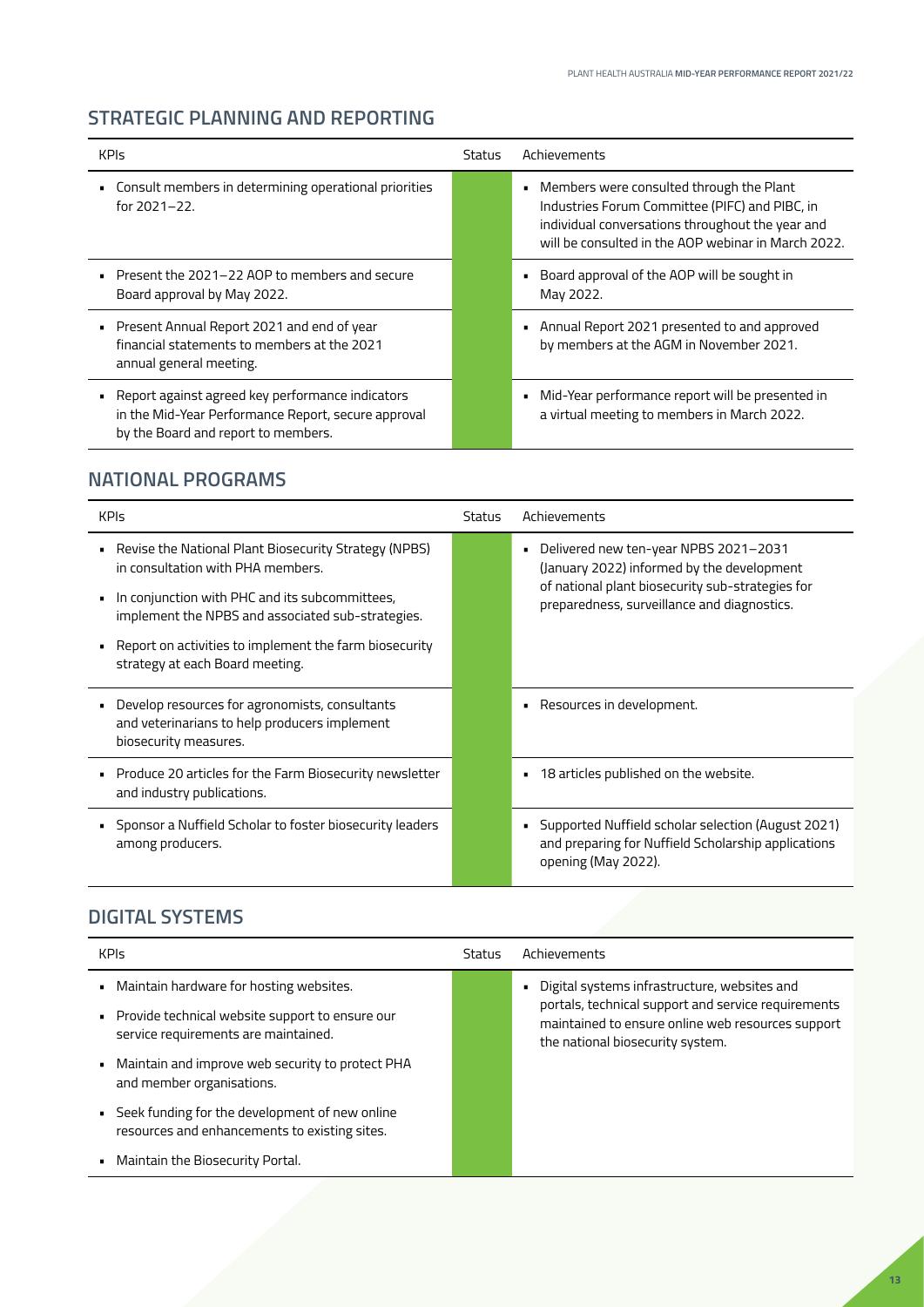#### **NON-SUBSCRIPTION**

#### <span id="page-13-0"></span>**NATIONAL FRUIT FLY COUNCIL**

| Outputs                                                                                                                  | <b>Status</b><br>Outcomes                                                                                                                                                                                                                                                                                                     |
|--------------------------------------------------------------------------------------------------------------------------|-------------------------------------------------------------------------------------------------------------------------------------------------------------------------------------------------------------------------------------------------------------------------------------------------------------------------------|
| • Identify and prioritise key activities to improve the<br>management of fruit flies across Australia.                   | • Successfully funded a new five-year Phase 4<br>of the National Fruit Fly Council (NFFC) through a<br>Hort Innovation project with co-investment from<br>state governments, industry and Hort Innovation<br>(project commencing December 2021).                                                                              |
| • Develop an annual National Fruit Fly Strategy<br>action plan.                                                          | • The NFFC agreed on, and will promote, priority focus<br>areas for fruit fly across Australia (December 2021).                                                                                                                                                                                                               |
| • Conduct a minimum of three NFFC meetings.                                                                              | • The NFFC met twice (September and December<br>2021) with two further meetings planned for<br>March and June 2022.                                                                                                                                                                                                           |
| • Monitor and report on activities under the revised<br>National Fruit Fly Strategy.                                     | • Delivered report on progress against the new<br>2020-25 National Fruit Fly Strategy.                                                                                                                                                                                                                                        |
| • Host a National Fruit Fly Symposium.                                                                                   | A National Fruit Fly Symposium will be delayed<br>until 2023 due to the delayed 11th International<br>Symposium on Fruit Flies of Economic Importance<br>rescheduled from 2021 to late 2022. The National<br>Fruit Fly Symposium has been re-scheduled to<br>mid-2023 to ensure strong engagement and<br>associated outcomes. |
| • Develop relevant articles in association with<br>industry journals.                                                    | • Delivered a report on fruit fly specific agrichemical<br>issues for horticulture (December 2021), highlighting<br>industry and regulatory issues with insecticides<br>that are most at risk from regulatory pressures in<br>the short- to medium-term.                                                                      |
| • Convene a series of workshops with regional groups<br>to engage on key issues of concern and to report<br>R&D outputs. | • Continued virtual workshops and webinars<br>averaging 100 attendees to engage regional groups<br>and stakeholders about key issues in fruit fly,<br>with presentations available online.                                                                                                                                    |
| • Regularly update and promote the Prevent Fruit<br>Fly website.                                                         | . Improved metrics on the Prevent Fruit Fly website<br>with 104,512 page views and 61,814 users (2021).<br>This is an increase of 125% and 156% respectively<br>from 2020.                                                                                                                                                    |
| • Produce an e-newsletter.                                                                                               | • Produced bimonthly newsletters (three in the<br>2021-22 financial year so far), with subscribers<br>increasing in 2021 (year) by 39% to 582.                                                                                                                                                                                |
| • Present the annual report to stakeholders.                                                                             | • NFFC endorsed and promoted annual reports on<br>the activities of the NFFC, that are made available<br>on the Prevent Fruit Fly website.                                                                                                                                                                                    |
| Develop a workplan for the next phase of the NFFC<br>and present to stakeholders for endorsement by<br>September 2022.   | • Completed Phase 3 of the National Fruit Fly Council<br>with final report submitted to Hort Innovation<br>(December 2021).                                                                                                                                                                                                   |
|                                                                                                                          | · Partnered with the Department of Agriculture,<br>Water and the Environment (DAWE) on stronger<br>engagement and extension about fruit fly, including<br>a national Sterile Insect Technique (SIT) policy and<br>future of the Medfly (WA) and Qfly (SA) SIT facilities.                                                     |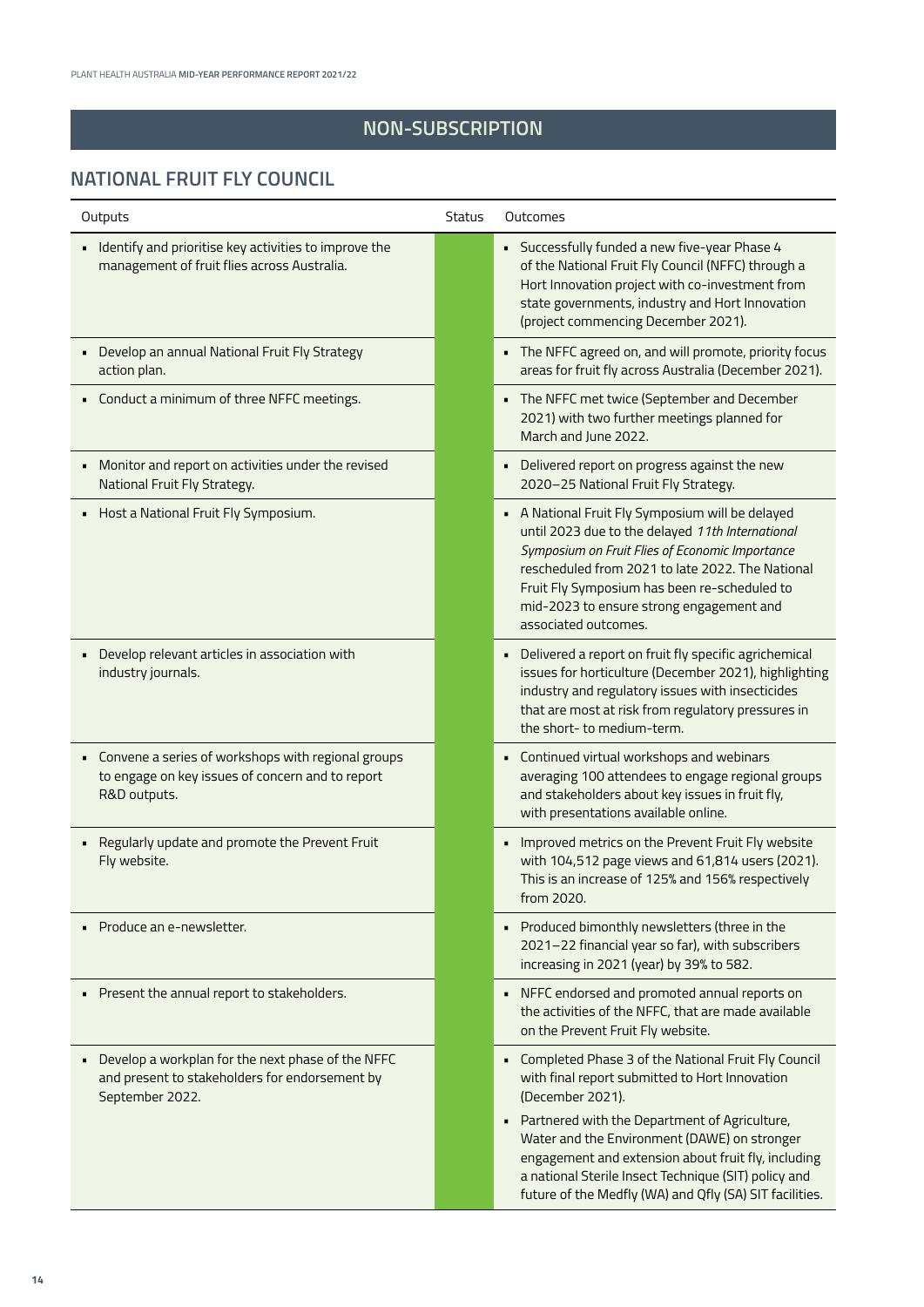#### **REVIEW OF THE DIAGNOSTIC AND SURVEILLANCE STRATEGIES AND DEVELOPMENT OF A PREPAREDNESS STRATEGY**

| Outputs                                                                                               | Status | Quitcomes                                                                                |
|-------------------------------------------------------------------------------------------------------|--------|------------------------------------------------------------------------------------------|
| • Revise the National Plant Biosecurity<br>Diagnostic Strategy.                                       |        | • Secured endorsement of PHC for new and<br>revised plant biosecurity sub-strategies and |
| • Revise the National Plant Biosecurity<br>Surveillance Strategy.                                     |        | implementation plans for preparedness,<br>surveillance and diagnostics (December 2021).  |
| Develop the National Plant Biosecurity<br>٠<br>Preparedness Strategy.                                 |        |                                                                                          |
| • Develop an implementation plan for the diagnostic,<br>surveillance and preparedness sub-strategies. |        |                                                                                          |
| • Secure national endorsement of the sub-strategies<br>and implementation plans.                      |        |                                                                                          |

#### **NETWORK COORDINATION**

| Outputs                                                                                                                                     | Status | Outcomes                                                                                                                                                                                     |
|---------------------------------------------------------------------------------------------------------------------------------------------|--------|----------------------------------------------------------------------------------------------------------------------------------------------------------------------------------------------|
| Develop new website content.                                                                                                                |        | • New content regularly published on each site.<br>National Surveillance and Diagnostic protocols<br>updated post-endorsement.                                                               |
| • Prioritise activities to address capability gaps.                                                                                         |        | • Residential programs for both diagnostics and<br>surveillance have been approved. Most of the<br>approved residentials on hold due to Covid-19.<br>One diagnostic residential is underway. |
| • Coordinate the delivery of professional development<br>activities for the NPBDN and PSNAP (See KRAs for<br>Surveillance and Diagnostics). |        | Delivered virtual Annual Diagnosticians Workshop<br>(October 2021) and Annual Surveillance Workshop<br>(December 2021).                                                                      |
| Expand membership of the networks.                                                                                                          |        | Membership of both NPBDN and PSNAP promoted<br>in newsletters, conferences and workshops.                                                                                                    |

#### **INDUSTRY BIOSECURITY PROGRAMS**

| Outputs                                                                                                                                                                                            | Status | Outcomes                                                                                                                                                           |
|----------------------------------------------------------------------------------------------------------------------------------------------------------------------------------------------------|--------|--------------------------------------------------------------------------------------------------------------------------------------------------------------------|
| • Encourage the establishment of programs for<br>industry members to improve grower management<br>of and preparedness for biosecurity risks and improve<br>grower resilience following incursions. |        | • Industry members encouraged to establish<br>biosecurity programs, including peer-to-peer<br>encouragement at Plant Industries Forum<br>meetings (November 2021). |
| • Monitor and manage the implementation of programs<br>against agreed deliverables.                                                                                                                |        |                                                                                                                                                                    |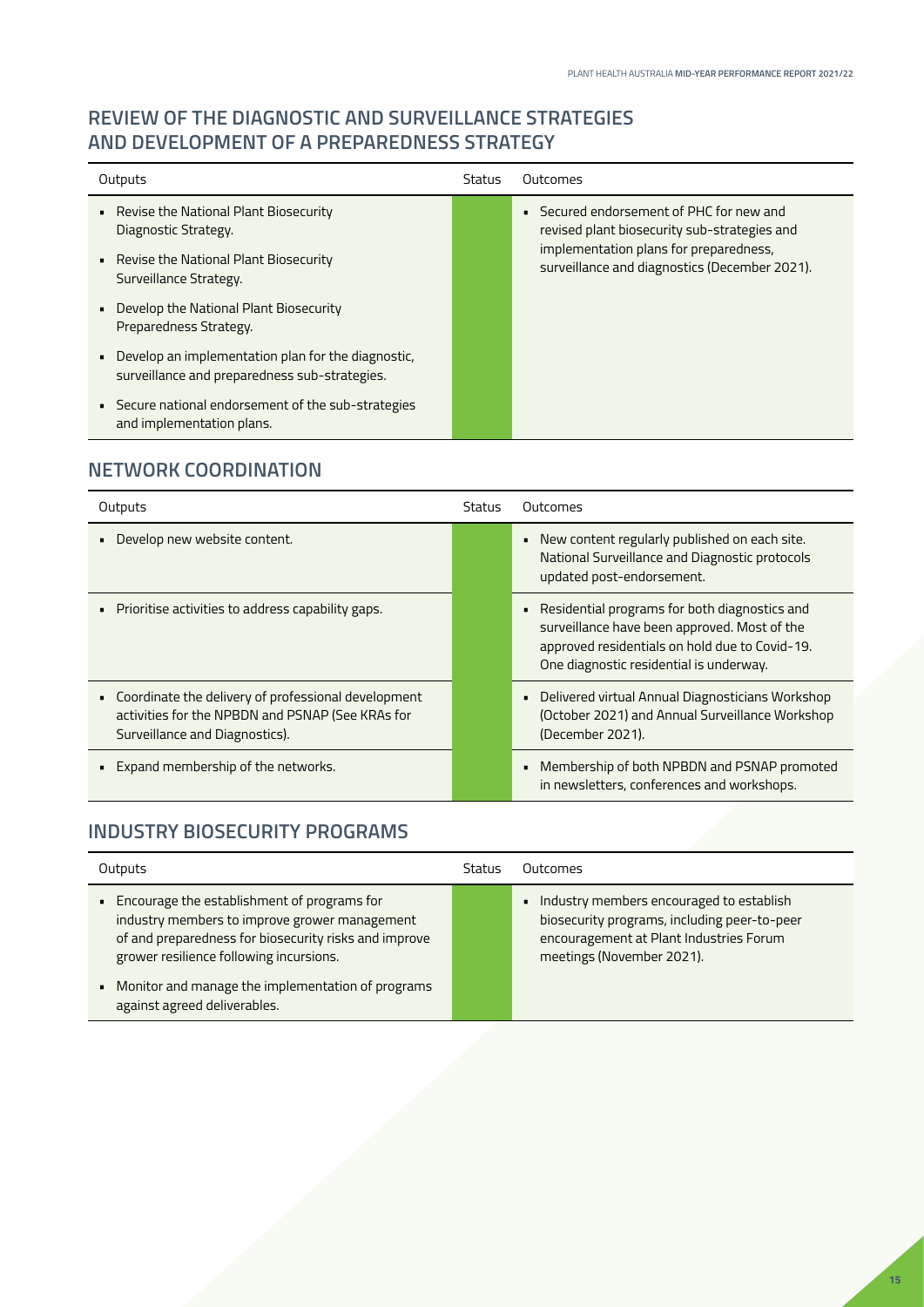#### **GRAINS FARM BIOSECURITY PROGRAM**

| Outputs                                                                                                               | Status | Outcomes                                                                                                                                                                                                                                                                |
|-----------------------------------------------------------------------------------------------------------------------|--------|-------------------------------------------------------------------------------------------------------------------------------------------------------------------------------------------------------------------------------------------------------------------------|
| • Collaborate with Grains Biosecurity Officers (GBO)<br>in each jurisdiction.                                         |        | Annual workplans developed in collaboration with<br>$\blacksquare$<br>GBOs in each jurisdiction.                                                                                                                                                                        |
| Regularly update and promote the grains biosecurity<br>website.                                                       |        | Website grainsbiosecurity.com.au regularly<br>٠<br>updated and promoted through industry and<br>PHA social media channels.                                                                                                                                              |
| Develop fact sheets for critical exotic pests of the<br>grains industry.                                              |        | • An additional seven fact sheets on high priority<br>pests have been finalised by the GBOs and<br>uploaded onto the website.<br>11 management fact sheets for the grains industry<br>٠<br>have been finalised and made available on the<br>grains biosecurity website. |
| Develop bi-monthly feature articles on key<br>grain biosecurity risks for the industry's Ground<br>Cover publication. |        | • Five articles were published and two more have<br>been submitted for inclusion in upcoming editions<br>of Groundcover.                                                                                                                                                |

#### **MELON BIOSECURITY PROGRAM**

| Outputs                                                                                                                              | Status | Outcomes                                                                                                                                                                                                                                                                                                                                                                                                                                                                                                                                                                                                                                                                                                                                                                                                                                                                                             |
|--------------------------------------------------------------------------------------------------------------------------------------|--------|------------------------------------------------------------------------------------------------------------------------------------------------------------------------------------------------------------------------------------------------------------------------------------------------------------------------------------------------------------------------------------------------------------------------------------------------------------------------------------------------------------------------------------------------------------------------------------------------------------------------------------------------------------------------------------------------------------------------------------------------------------------------------------------------------------------------------------------------------------------------------------------------------|
| • Promote online biosecurity training courses to<br>growers through Melon E-news.                                                    |        | • Courses promoted in Melon E-news.                                                                                                                                                                                                                                                                                                                                                                                                                                                                                                                                                                                                                                                                                                                                                                                                                                                                  |
| • Provide Australian melon growers with access to<br>farm biosecurity plans through the melon website<br>www.melonsaustralia.org.au. |        | Farm biosecurity plans made accessible on the<br>$\blacksquare$<br>melon website.<br>Increased engagement by the melon biosecurity<br>$\blacksquare$<br>officer through workshops and farm visits<br>(Queensland and virtually), newsletters and<br>social media, involvement in national biosecurity<br>committees and processes (such as CCEPP and<br>NMG meetings), and the establishment of a melon<br>biosecurity reference panel for the review of the<br>biosecurity plan for the melon industry.<br>Development of new melon biosecurity project<br>$\blacksquare$<br>funded through the PHA-Australian Melons<br>Association (AMA) Memorandum of Understanding<br>(MOU), to be delivered through AMA to support<br>valuing biosecurity practices (to commence<br>February 2022).<br>PHA presented at AMA AGM (December 2021)<br>٠<br>about the melons MOU agreement and<br>projects within. |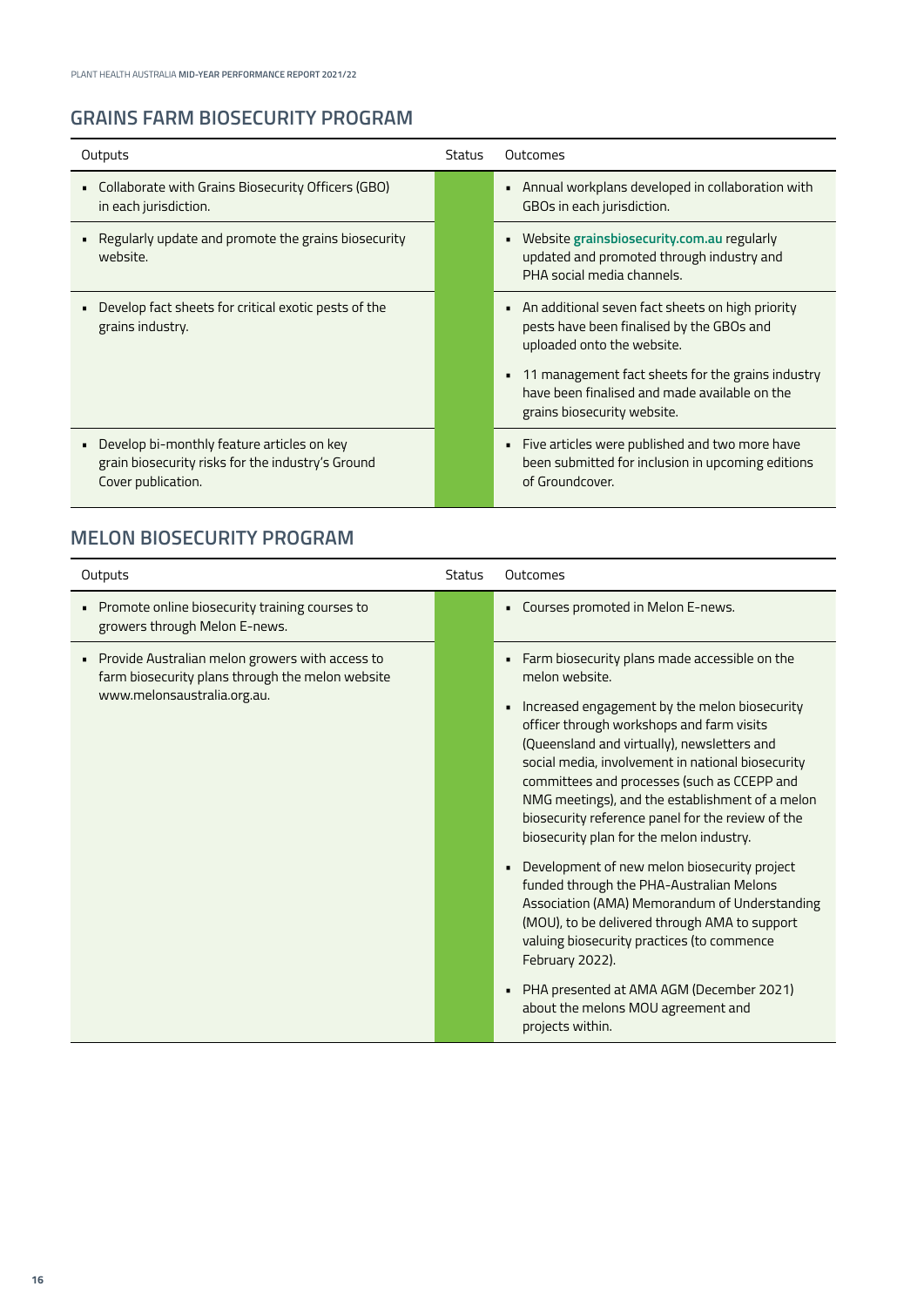#### **VEGETABLE AND POTATO BIOSECURITY PROGRAM**

| Outputs                                                                                                                                | Status | Quitcomes                                                                                                                                                                                                                                                                                                                                                                                                 |
|----------------------------------------------------------------------------------------------------------------------------------------|--------|-----------------------------------------------------------------------------------------------------------------------------------------------------------------------------------------------------------------------------------------------------------------------------------------------------------------------------------------------------------------------------------------------------------|
| • Implement a communication and engagement plan.                                                                                       |        | • Communication and engagement plan implemented,<br>including biosecurity officers delivering six<br>face-to-face workshops, facilitated, or participated<br>in five online workshops (webinars), visited<br>48 growers, and producing 43 communications<br>in the form of magazine articles (traditional<br>print and online), Front Line e-Bulletins, AUSVEG<br>Weekly Updates, factsheets, and videos. |
| • Conduct a national grower survey to establish<br>baseline and measure improvements to change in<br>knowledge and on farm management. |        | National grower survey planned to be conducted<br>٠<br>post season in line with the 2021 survey.                                                                                                                                                                                                                                                                                                          |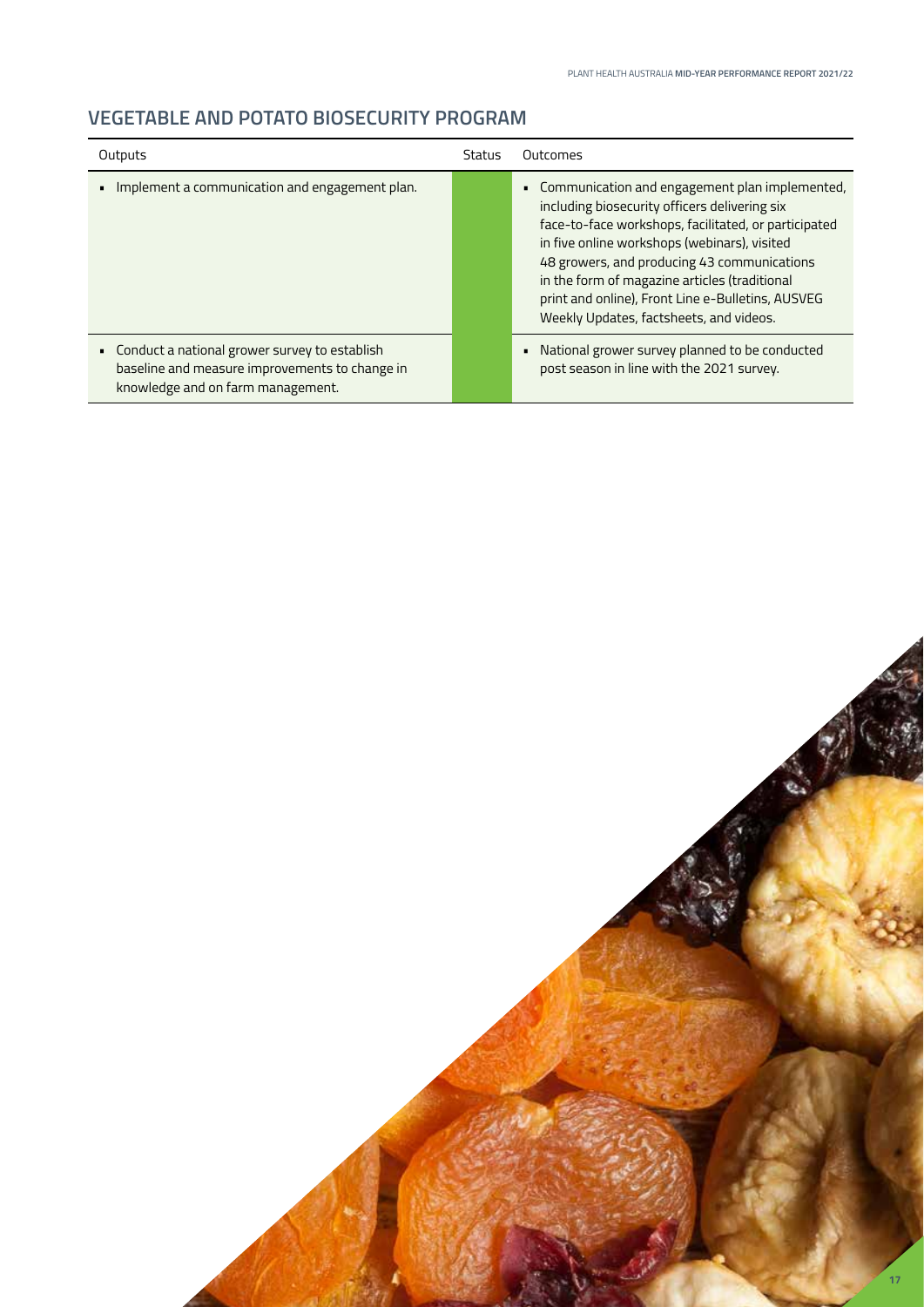### **Key Result Area 2: Emergency Response**



<span id="page-17-0"></span>**As custodian of the Emergency Plant Pest Response Deed (EPPRD), administer the EPPRD, enhance policy and operations to promote early pest reporting and manage responses to Emergency Plant Pest (EPP) incursions.**

#### **MEMBER SUBSCRIPTION**

#### **PLANT BIOSECURITY RESPONSE ARRANGEMENTS**

| <b>KPIs</b>                                                                                                                                                    | <b>Status</b> | Achievements                                                                                                                                                                                                                                                                                                                            |
|----------------------------------------------------------------------------------------------------------------------------------------------------------------|---------------|-----------------------------------------------------------------------------------------------------------------------------------------------------------------------------------------------------------------------------------------------------------------------------------------------------------------------------------------|
| . Improve awareness of and capability of parties to<br>implement their responsibilities in respect of Owner<br>Reimbursement Costs (ORC) achieved by May 2022. |               | • Supported industry signatories to develop their<br>ORC evidence frameworks, with two new<br>frameworks in development and one in review.                                                                                                                                                                                              |
| Shared understanding and agreement among parties<br>on their normal commitment benchmarks achieved<br>by December 2021.                                        |               | • Planning for normal commitments workshop<br>progressed through reference group chaired<br>by PHA, with workshop indicatively scheduled<br>to occur second quarter of 2022 (subject to<br>Covid-19 impacts).                                                                                                                           |
| Implement priority outcomes from the 2020 review<br>of the EPPRD and provide progress reports to parties<br>in November 2021 and May 2022.                     |               | Final report of the 2020 Review of the EPPRD<br>presented to signatories in November 2021,<br>with an update on progress made to implement<br>forward actions.                                                                                                                                                                          |
|                                                                                                                                                                |               | • Finalised the variations to the EPPRD, which<br>address a multitude of policy/process matters,<br>including 'ORCs in the absence of a response<br>plan' and 'vector/pathogen complexes.' This full<br>set of variations was supported by signatories in<br>November 2021 and formal variation to the EPPRD<br>to commence early 2022. |
|                                                                                                                                                                |               | Major review of PLANTPLAN completed and<br>supported by signatories in November 2021.                                                                                                                                                                                                                                                   |
| Develop and improve guidance material to enhance<br>parties' understanding and implementation of<br>the EPPRD.                                                 |               | • New guidance material to support application of<br>the EPPRD for 'near border' detections developed<br>and endorsed by signatories in November 2021.                                                                                                                                                                                  |
|                                                                                                                                                                |               | Revisions to existing guidance material undertaken<br>and supported by signatories November 2021:                                                                                                                                                                                                                                       |
|                                                                                                                                                                |               | Response Plan development guideline                                                                                                                                                                                                                                                                                                     |
|                                                                                                                                                                |               | Transition to Management guideline                                                                                                                                                                                                                                                                                                      |
|                                                                                                                                                                |               | Consultative Committee on Emergency Plant<br>Pests (CCEPP) operating guideline                                                                                                                                                                                                                                                          |
|                                                                                                                                                                |               | CCEPP job card.                                                                                                                                                                                                                                                                                                                         |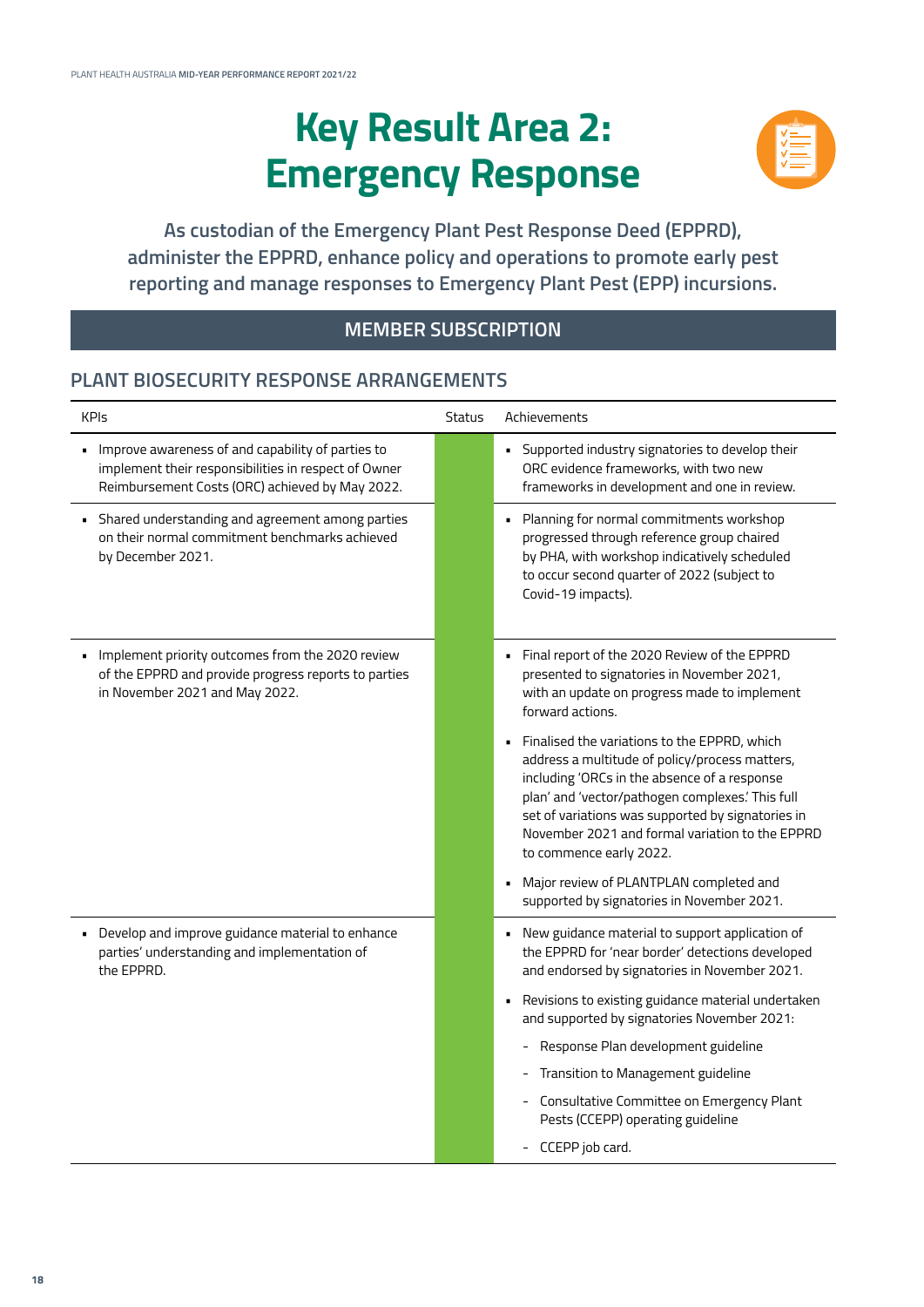#### **PLANT BIOSECURITY RESPONSE PREPAREDNESS AND TRAINING**

| <b>KPIs</b>                                                                                                                                                                               | <b>Status</b> | Achievements                                                                                                                                                                                                                                    |
|-------------------------------------------------------------------------------------------------------------------------------------------------------------------------------------------|---------------|-------------------------------------------------------------------------------------------------------------------------------------------------------------------------------------------------------------------------------------------------|
| . Improve parties' knowledge and understanding of the<br>EPPRD and their roles and responsibilities through<br>enhanced accessibility of available training options.                      |               | • ORC awareness training for the honey bee industry<br>held in July 2021.<br>New training workshop targeting CCEPP<br>$\blacksquare$<br>representatives delivered (virtually) to 25 personnel<br>from government and industry in December 2021. |
| Develop Biosecurity Incident Standard Operating<br>Procedures to facilitate industry parties to document<br>their organisational processes and systems when<br>responding to an incident. |               | Development of biosecurity incident standard<br>٠<br>operating procedures initiated with two<br>industry parties (AUSVEG and GIA).                                                                                                              |
| Deliver four 'industry liaison' training workshops<br>٠<br>in collaboration with state and territory<br>government Parties.                                                               |               | · Industry liaison training delivered virtually in<br>New South Wales in July 2021 and Victoria in<br>October 2021 with 41 personnel from various<br>industries attending.                                                                      |
| Deliver new e-Learning content, review existing<br>٠<br>courses and improve platform functionality.                                                                                       |               | • 3 e-Learning courses revised and relaunched<br>[enrolments between July and December<br>in brackets]:                                                                                                                                         |
|                                                                                                                                                                                           |               | Plant Biosecurity in Australia<br>(foundational course) [212]                                                                                                                                                                                   |
|                                                                                                                                                                                           |               | Pest Reporting - Growers [151]                                                                                                                                                                                                                  |
|                                                                                                                                                                                           |               | Pest Reporting - Researchers [72].                                                                                                                                                                                                              |
|                                                                                                                                                                                           |               | - Review of the National EPP Response Management<br>eLearning course commenced, to be finalised and<br>relaunched by June 2022. [51 enrolments between<br>July and December 2021].                                                              |
|                                                                                                                                                                                           |               | • Storyboard for an Industry Liaison e-Learning<br>course drafted, with the course anticipated to be<br>launched by May 2022.                                                                                                                   |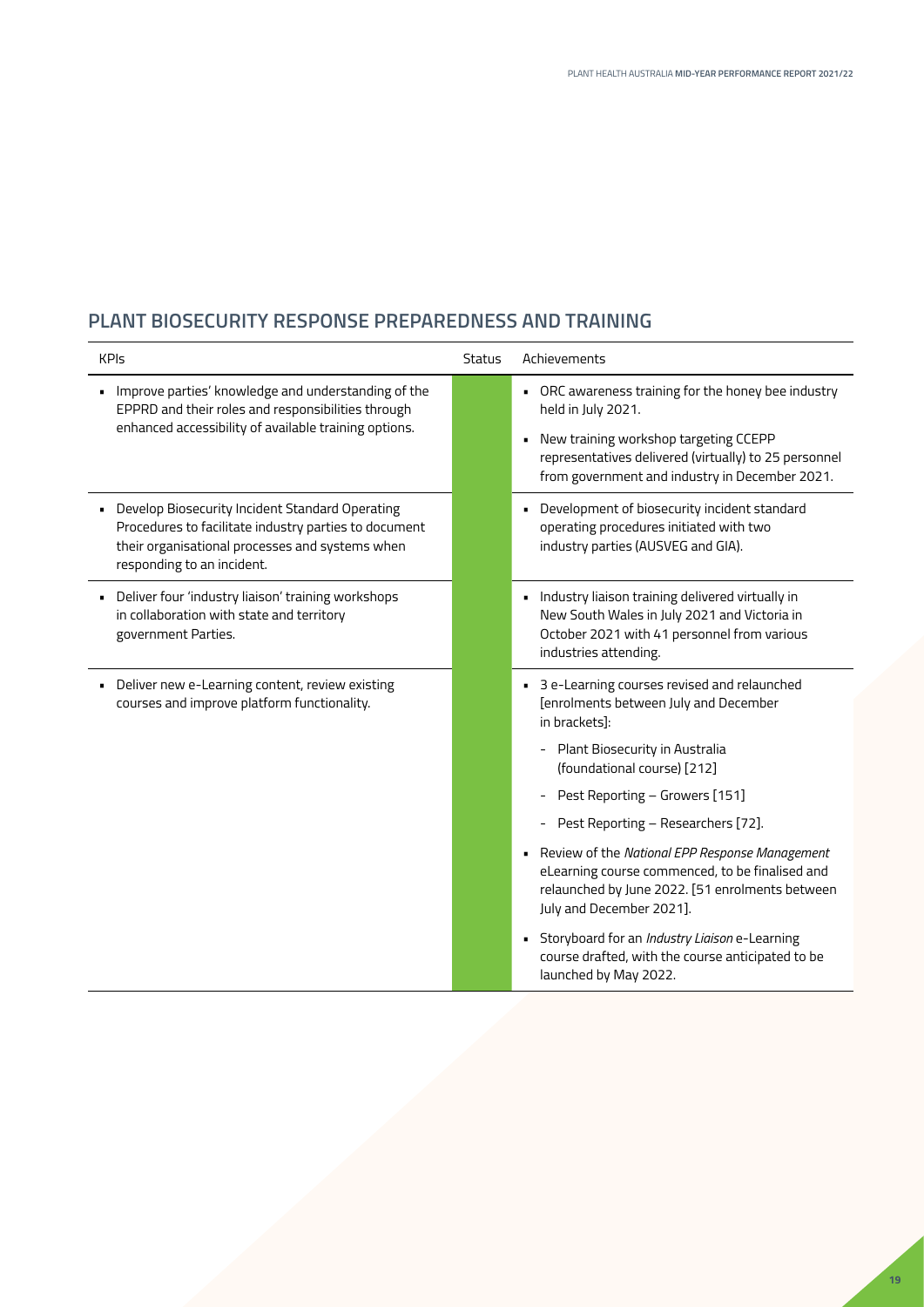#### **BIOSECURITY RESPONSE OPERATIONS**

| <b>KPIs</b>                                                                                                                                                       | Status | Achievements                                                                                                                                      |
|-------------------------------------------------------------------------------------------------------------------------------------------------------------------|--------|---------------------------------------------------------------------------------------------------------------------------------------------------|
| Enable appropriately skilled and trained personnel to<br>participate in notified incidents in accordance with all<br>specified terms and timeframes of the EPPRD. |        | Participated in all reported incidents (12) and<br>٠<br>response plans under the EPPRD, providing<br>necessary support to industry and government |
| Actively support affected government and Industry<br>٠<br>Parties throughout major incidents by providing:                                                        |        | representatives.                                                                                                                                  |
| advice on the EPPRD                                                                                                                                               |        |                                                                                                                                                   |
| targeted, just-in-time training and provided other<br>support as appropriate.                                                                                     |        |                                                                                                                                                   |
| Conduct timely evaluation activities to support<br>٠<br>continual learning and improvement of national                                                            |        | Planning for the following debriefs to occur in<br>٠<br>the first half of 2022 implemented:                                                       |
| response arrangements, with collated findings and<br>lessons presented to Parties in May 2022.                                                                    |        | Varroa jacobsoni (2019/2020)                                                                                                                      |
|                                                                                                                                                                   |        | Exotic Fruit Flies in the Torres Strait (2018–21)                                                                                                 |
|                                                                                                                                                                   |        | Khapra beetle                                                                                                                                     |
|                                                                                                                                                                   |        | Annual general debrief (2021).                                                                                                                    |

#### **NATIONAL COORDINATION AND CROSS-SECTORAL ENGAGEMENT**

| <b>KPIs</b>                                                                                                                                                                                                                                                                         | <b>Status</b> | Achievements                                                                                                                                                                                                                                                                                                                                                                                                                                                                                                                                                                                                           |
|-------------------------------------------------------------------------------------------------------------------------------------------------------------------------------------------------------------------------------------------------------------------------------------|---------------|------------------------------------------------------------------------------------------------------------------------------------------------------------------------------------------------------------------------------------------------------------------------------------------------------------------------------------------------------------------------------------------------------------------------------------------------------------------------------------------------------------------------------------------------------------------------------------------------------------------------|
| Effectively engage in national government committees,<br>promoting the needs and expectations of stakeholders<br>in plant biosecurity.<br>Re-establish a 'Training Community of Practice'<br>by March 2022 that facilitates sharing and learning<br>across all biosecurity sectors. |               | • Led the National Biosecurity Committee (NBC)<br>consultation process on Australia's response<br>arrangements and the Deeds (undertaken in<br>collaboration with AHA). Final report accepted<br>by the NBC at their November 2021 meeting.<br>Supported the Biosecurity and Agricultural<br>$\blacksquare$<br>Emergency Network (government committee)<br>workplan delivery in the following areas:<br>supporting group analyse lessons from national<br>biosecurity and national disaster responses<br>developing resilience framework for biosecurity<br>re-establishment of the Training Community<br>of Practice. |
| Develop and deliver applicable cross-sectoral training<br>in collaboration with AHA.                                                                                                                                                                                                |               | Joint delivery of Communication in a biosecurity<br>incident with Biosecurity Queensland and<br>AHA in August 2021. Attended by 25 industry<br>representatives.<br>Participated in the Exercise Razorback Transition to<br>٠<br>Management simulation exercise held by AHA for<br>African Swine Fever and the debrief for the Avian<br>Influenza response.                                                                                                                                                                                                                                                             |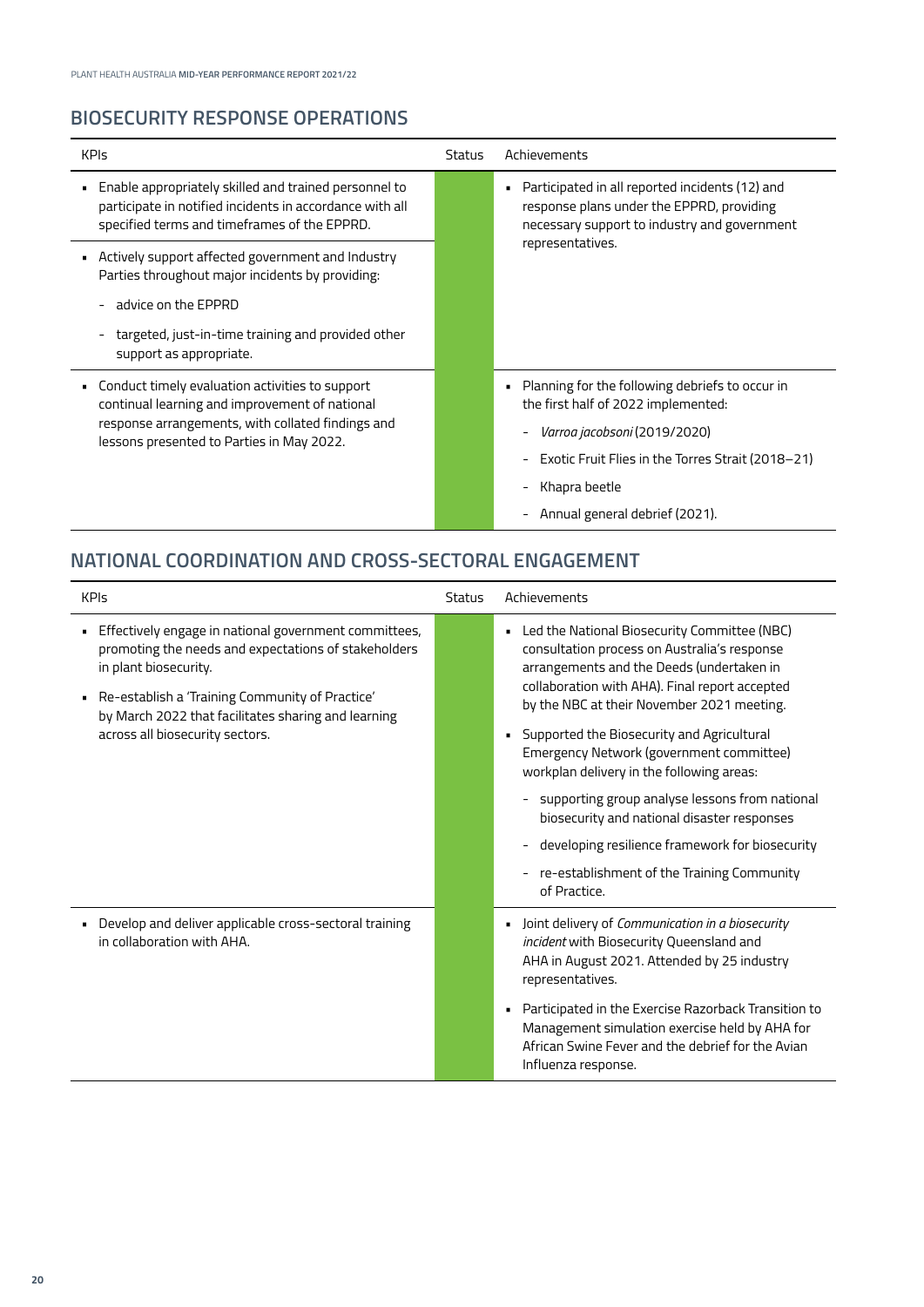#### **NON-SUBSCRIPTION**

#### <span id="page-20-0"></span>**E-LEARNING**

| Outputs                                                                                                                                                                                                                                                                  | Status | Quitcomes                                                                                                                                                                                                                                                |
|--------------------------------------------------------------------------------------------------------------------------------------------------------------------------------------------------------------------------------------------------------------------------|--------|----------------------------------------------------------------------------------------------------------------------------------------------------------------------------------------------------------------------------------------------------------|
| Necessary skills and subject matter knowledge provided<br>to assist members to:<br>(a) develop their own courses<br>and/or<br>(b) utilise the functionality of PHA's e-Learning platform<br>and administration support to host their own<br>biosecurity related courses. |        | • A new e-Learning course for Red Imported Fire Ants<br>(targeting building and construction) developed for<br>Biosecurity Queensland.<br>Effectively hosted e-Learning courses for<br>Biosecurity Queensland on the BOLT Learning<br>Management System. |
|                                                                                                                                                                                                                                                                          |        |                                                                                                                                                                                                                                                          |

#### **NATIONAL BIOSECURITY RESPONSE TEAM (NBRT)**

| Outputs                                                                                                                                                                                            | Status | Outromes                                                                                                          |
|----------------------------------------------------------------------------------------------------------------------------------------------------------------------------------------------------|--------|-------------------------------------------------------------------------------------------------------------------|
| Effective engagement as a member of the NBRT Advisory<br>Group, leading to the successful planning and delivery<br>of recruitment, induction, professional development<br>and training activities. |        | • Supporting delivery of the NBRT arrangements<br>(involving recruitment and induction processes<br>during 2021). |

#### **EXERCISES** *(new since AOP endorsed)*

| Outputs                                                             | Status | Outcomes                                                                                                                                                  |
|---------------------------------------------------------------------|--------|-----------------------------------------------------------------------------------------------------------------------------------------------------------|
| Oriental Fruit fly simulation exercise<br>(new since AOP endorsed). |        | • Planning committee formed and exercise concept<br>supported for a simulation exercise on the pest<br>Oriental Fruit Fly (delivery planned for 2022/23). |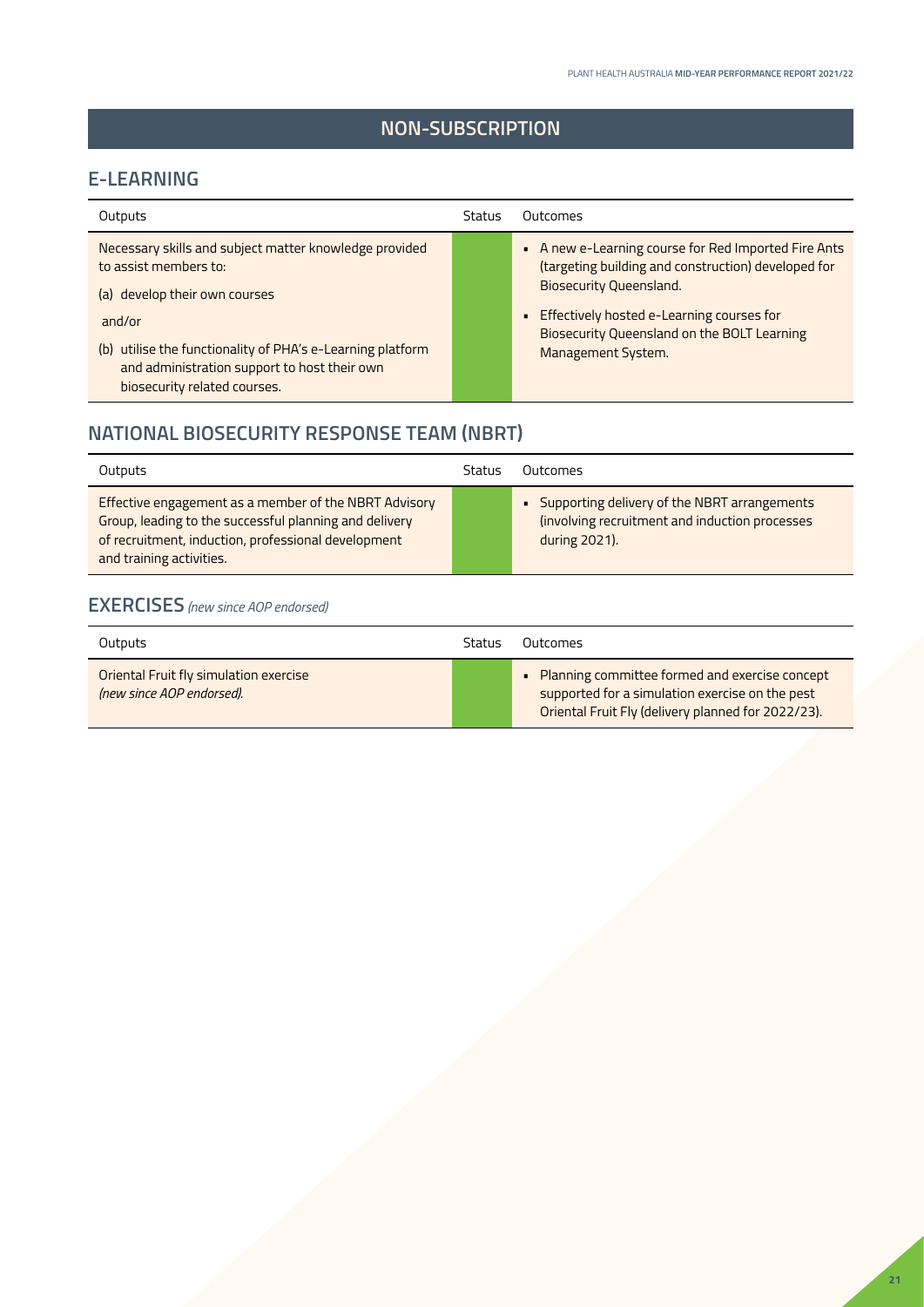### **Key Result Area 3: Preparedness**



<span id="page-21-0"></span>**Undertake biosecurity planning and strategic post-border activities for specific plant industries to identify, prepare for and manage threats to plant-based agriculture and the environment.** 

#### **MEMBER SUBSCRIPTION**

#### **BIOSECURITY PLANNING AND REVIEW**

| <b>KPIS</b>                                                                                                                                | Status | Achievements                                                                                                                                              |
|--------------------------------------------------------------------------------------------------------------------------------------------|--------|-----------------------------------------------------------------------------------------------------------------------------------------------------------|
| Maintain and update the exotic pest database.<br>٠                                                                                         |        | • The PHA exotic pest database is updated when<br>each new biosecurity plan version is released.                                                          |
| • Prepare proposals for development and review of<br>three biosecurity plans.                                                              |        | Proposals developed and contracts executed<br>٠<br>with the relevant funding bodies for biosecurity<br>plans for the cotton, grains, and rice industries. |
| • Update the Biosecurity Capability Index after<br>completing each biosecurity plan.                                                       |        | • The Biosecurity Capability Index continues to be<br>updated after each Biosecurity Reference Panel.                                                     |
| • Update the Biosecurity Preparedness Portal with<br>preparedness material for all PHA member plant<br>industries as it becomes available. |        | • The Biosecurity Preparedness Portal continues to<br>be updated with new preparedness material as it is<br>created or updated.                           |

#### **NON-SUBSCRIPTION**

#### **DEVELOPMENT OF BIOSECURITY PLANS**

| Outputs                                                                                                                                                                                                           | Status | Quitcomes                                                                                                                                                                     |
|-------------------------------------------------------------------------------------------------------------------------------------------------------------------------------------------------------------------|--------|-------------------------------------------------------------------------------------------------------------------------------------------------------------------------------|
| Develop and revise biosecurity plans for production<br>nursery, tropical fruit (lychee, papaya and passionfruit)<br>and viticulture industries.                                                                   |        | Biosecurity Plans have been developed and revised<br>٠<br>for the tropical fruit, viticulture and plantation<br>forest industries.                                            |
| • Hold reference panels for avocado, banana, berry<br>(Rubus and strawberry), cherry, ginger, mangoes,<br>onion, plantation forestry, potato, summer fruit,<br>sweet potatoes, tea tree and vegetable industries. |        | • Reference Panels have been held for avocados,<br>bananas, mangoes, summer fruit, sweet potatoes,<br>viticulture and melons.                                                 |
| Develop project proposals for the rice, cotton, citrus<br>and grains industries.                                                                                                                                  |        | Project proposals have been developed and<br>٠<br>contracts executed with the relevant funding<br>bodies for biosecurity plans for the cotton, grains<br>and rice industries. |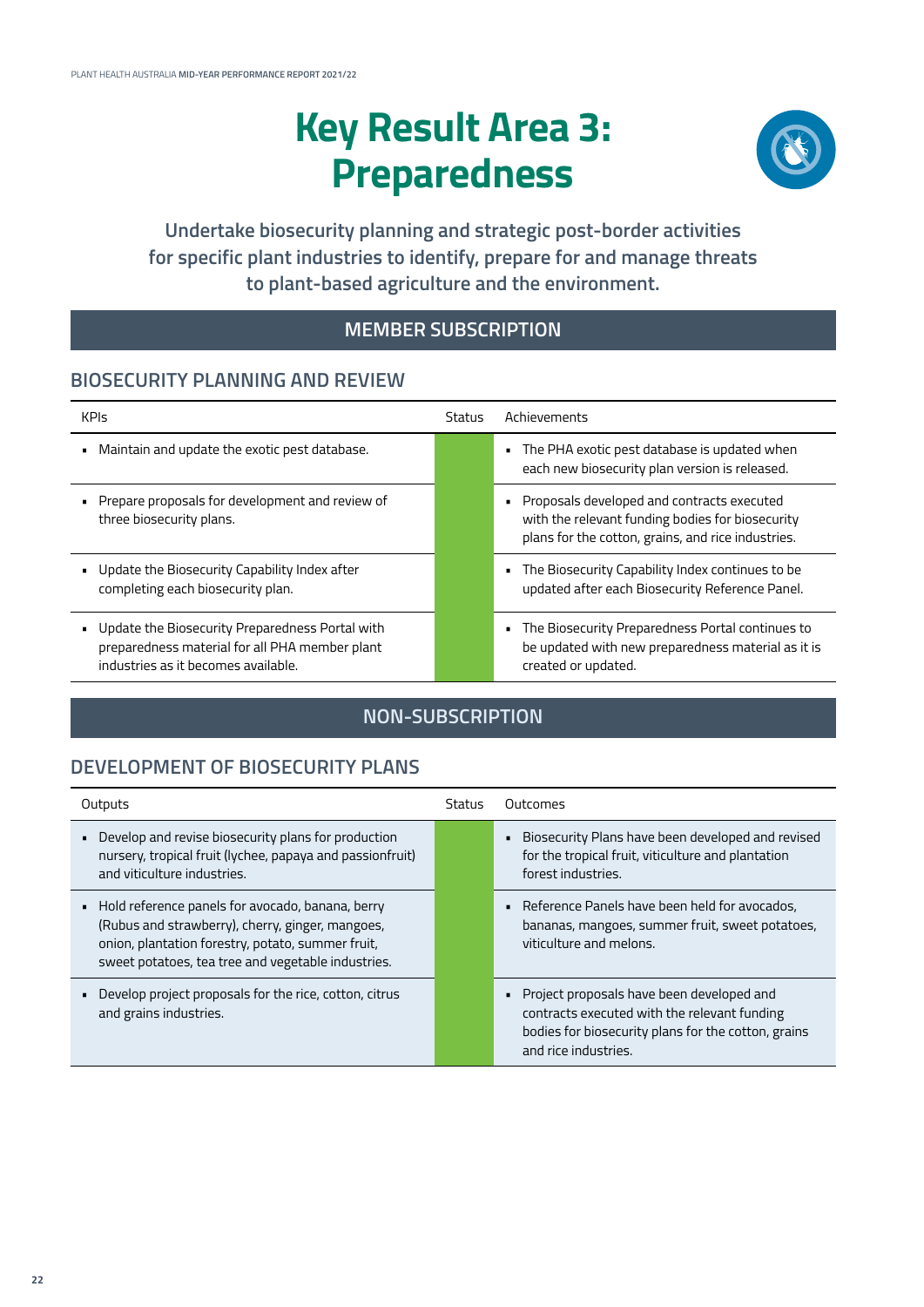#### **ENVIRONMENTAL BIOSECURITY ASSESSMENT OF NATIVE BEES**

| Outputs                                                                                                                     | Status | Outcomes                                                                                                                                                                                                                                                                                                        |
|-----------------------------------------------------------------------------------------------------------------------------|--------|-----------------------------------------------------------------------------------------------------------------------------------------------------------------------------------------------------------------------------------------------------------------------------------------------------------------|
| • Develop a biosecurity threat list for Australian<br>native bees.                                                          |        | • The threat list has been developed for native<br>bees in consultation with Australian experts and<br>utilising an international literature review.                                                                                                                                                            |
| • Identify biosecurity risk pathways.<br>• Develop recommendations to address potential<br>impacts of pests on native bees. |        | • A workshop was held to determine the risk<br>pathways and to develop recommendations on<br>impacts. The work was complex as the pathways<br>are quite cryptic for native bees and determining<br>potential impacts on solitary and social native bees<br>can be a challenge given the lack of data available. |
| • Conduct a stakeholder workshop in November 2021.                                                                          |        | • The November workshop has been deferred to a<br>virtual workshop in March 2022.                                                                                                                                                                                                                               |
| · Develop appropriate awareness material, guided by<br>the stakeholder workshop.                                            |        | • Awareness material has been drafted and will be<br>tested at the virtual workshop prior to finalisation.                                                                                                                                                                                                      |

#### **NATIONAL BEE BIOSECURITY PROGRAM**

| Outputs                                                                                                                                                             | Status | Outcomes                                                                                                                                         |
|---------------------------------------------------------------------------------------------------------------------------------------------------------------------|--------|--------------------------------------------------------------------------------------------------------------------------------------------------|
| • Coordinate activities of six Bee Biosecurity Officers<br>(BBOs) to assist commercial and amateur beekeepers<br>implement the Honey Bee Industry Code of Practice. |        | • New contracts and workplans put in place for all<br>BBOs and contract milestones delivered by BBOs.<br>• Five virtual meetings held with BBOs. |
| • Encourage increased level of participation by<br>beekeepers in the Biosecurity for Beekeepers<br>online course.                                                   |        | • Online course promoted by PHA and BBOs.<br>• 584 participants completed the online course,<br>of this 17% were commercial beekeepers.          |
| • Support the National Bee Biosecurity Program (NBBP)<br>Steering Committee.                                                                                        |        | • NBBP steering committee met in December 2021.                                                                                                  |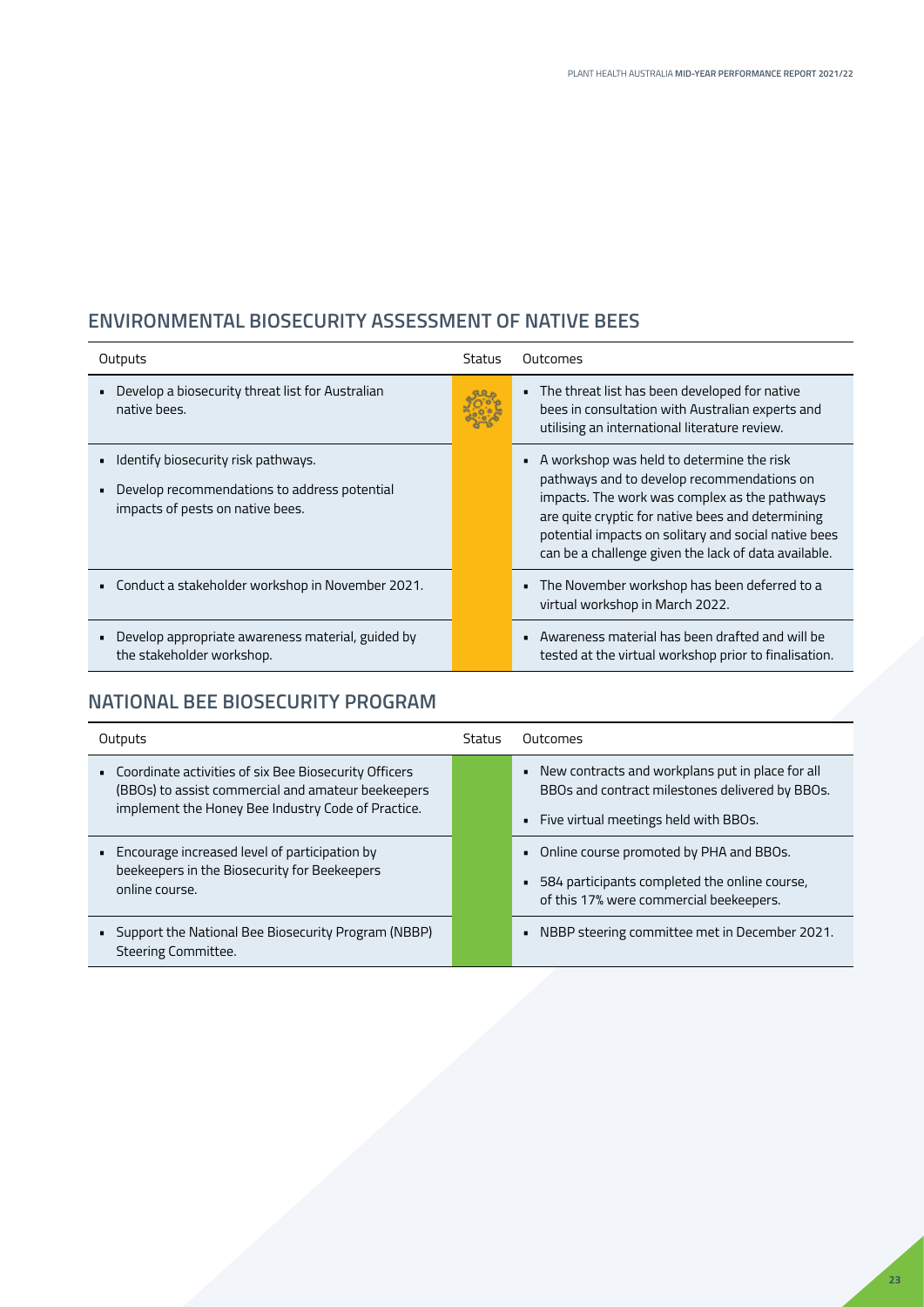### **Key Result Area 4: Surveillance**



<span id="page-23-0"></span>**Coordinate the components of the surveillance system to increase early detection of new exotic plant pests and provide evidence of the absence of key pests to support market access.** 

#### **MEMBER SUBSCRIPTION**

#### **NATIONAL COMMITTEES AND WORKING GROUPS**

| <b>KPIs</b>                                                                              | Status | Achievements                                                                                                                                         |
|------------------------------------------------------------------------------------------|--------|------------------------------------------------------------------------------------------------------------------------------------------------------|
| • Support Subcommittee on National Plant Health<br>Surveillance meetings and activities. |        | • Participation in the SNPHS meeting held in<br>September 2021.                                                                                      |
| Support National Plant Health Surveillance<br>Consultative Committee activities.         |        | • Contributed to strategic direction of SNPHS<br>and its activities through roles as Deputy Chair<br>and active participation on its Working Groups. |
|                                                                                          |        | • National Plant Health Surveillance Consultative<br>Committee led by DAWE, inactive during this period.                                             |

#### **NON-SUBSCRIPTION**

#### **NATIONAL CITRUS BIOSECURITY PROGRAM (CITRUSWATCH)**

| Outputs                                                                                                                                                          | Status | Outcomes                                                                                                                 |
|------------------------------------------------------------------------------------------------------------------------------------------------------------------|--------|--------------------------------------------------------------------------------------------------------------------------|
| • Undertake surveillance in commercial production<br>areas and high risk urban and peri-urban locations<br>for early detection of high priority pests of citrus. |        | • An expanded psyllid trapping program was<br>initiated, with over 650 yellow sticky traps<br>deployed nationally.       |
| • Regular data surveillance data uploads into<br>AUSPest <i>Check</i> ™.                                                                                         |        | • Targeted surveillance program commenced, with<br>4 surveys in commercial orchards, nurseries and<br>high risk sites.   |
| • Increase awareness of biosecurity threats in the<br>citrus industry.                                                                                           |        | • Data collation from surveillance activities<br>commenced.                                                              |
| • Adoption of biosecurity best practice amongst<br>citrus growers.                                                                                               |        | • Publications developed and distributed to support<br>surveillance activities and improve biosecurity<br>best practice. |

#### **NATIONAL FOREST BIOSECURITY PROGRAM**

| Outputs                                                                         | Status | Outcomes                                                                                                                                                                                              |
|---------------------------------------------------------------------------------|--------|-------------------------------------------------------------------------------------------------------------------------------------------------------------------------------------------------------|
| • Establish a national high-risk site surveillance program<br>for forest pests. |        | • Progressed development of the Collaboration<br>Agreement between government jurisdictions<br>and the plantation timber industry to fund and<br>deliver an early detection program for forest pests. |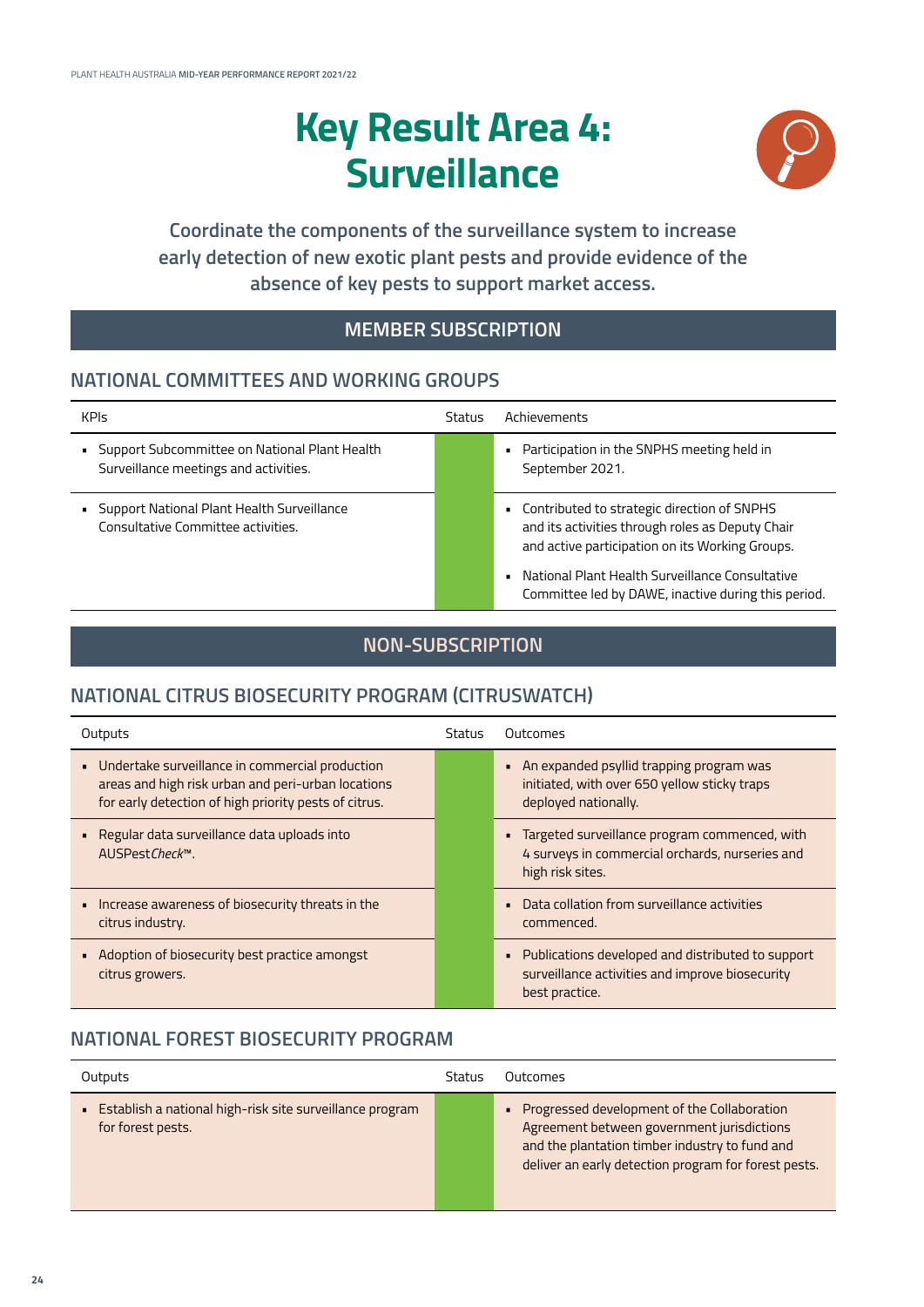| Outputs                                                                         | Status | Outcomes                                                                                                                                                                                              |
|---------------------------------------------------------------------------------|--------|-------------------------------------------------------------------------------------------------------------------------------------------------------------------------------------------------------|
| • Establish a national high-risk site surveillance program<br>for forest pests. |        | • Progressed development of the Collaboration<br>Agreement between government jurisdictions<br>and the plantation timber industry to fund and<br>deliver an early detection program for forest pests. |
| • Coordinate national surveillance for high priority pests.                     |        | • Trap location and sentinel host tree mapping<br>undertaken.                                                                                                                                         |
| • Collate surveillance data for forest pests in<br>AUSPest <i>Check</i> ™.      |        | • Completion of assessment of resourcing<br>requirements for surveillance in high risk sites.                                                                                                         |

#### **NATIONAL BEE PEST SURVEILLANCE PROGRAM (NBPSP)**

| Outputs                                                                                                                                     | Status | Outcomes                                                                                                                                                                                    |
|---------------------------------------------------------------------------------------------------------------------------------------------|--------|---------------------------------------------------------------------------------------------------------------------------------------------------------------------------------------------|
| • Conduct surveillance for High Priority Pests of the<br>honey bee industry to support early detection at<br>high-risk sites of pest entry. |        | • Surveillance activities for 15 pests undertaken,<br>with data uploaded to AUSPestCheck™.<br>• NBPSP (2016-2021) concluded, with successful<br>completion of all activities and reporting. |
| ■ Collate surveillance data in AUSPest Check™.                                                                                              |        | • New NBPSP (2022–2024) negotiated and secured<br>to continue surveillance activities at high risk sites.                                                                                   |

#### **PLANT SURVEILLANCE NETWORK AUSTRALASIA-PACIFIC (PSNAP) PROFESSIONAL DEVELOPMENT**

| Outputs                                                                                                                                                                                 | Status | Outcomes                                                                                                                                                                                                   |
|-----------------------------------------------------------------------------------------------------------------------------------------------------------------------------------------|--------|------------------------------------------------------------------------------------------------------------------------------------------------------------------------------------------------------------|
| • Deliver the Annual Surveillance Workshop, training<br>workshops and the surveillance residential program<br>to build capability and capacity to undertake plant<br>pest surveillance. |        | • As of 31 December 2021, the membership of<br>PSNAP was 315.<br>• The two-day Annual Surveillance Workshop<br>was held in a virtual format in November 2021,<br>with 135 attendees from 35 organisations. |
| • Coordinate national development of National<br>Surveillance Protocols.                                                                                                                |        | Participated in newly formed National Surveillance<br>Protocols Working Group.                                                                                                                             |

#### **DIGITAL SYSTEMS**

| Outputs                                                                                                  | Status | Outcomes                                                                                                                                                                                                    |
|----------------------------------------------------------------------------------------------------------|--------|-------------------------------------------------------------------------------------------------------------------------------------------------------------------------------------------------------------|
| ■ Deploy AUSPest Check™ as an accessible national<br>repository of plant biosecurity surveillance data.  |        | ■ Deployment and implementation of AUSPestCheck™<br>as the national repository of plant surveillance data<br>has continued with funding provided by Australian<br>governments under a three-year agreement. |
| ■ Trial AUSPest Check™ as a national repository and<br>provider of animal biosecurity surveillance data. |        | ■ The trial of AUSPest <i>Check</i> <sup>™</sup> for use in supporting<br>animal health surveillance expanded to include<br>aquatic animals and extended until the end of<br>2023/24.                       |
| ■ Investigation of MyPestGuide™ Reporter as a<br>national app for reporting new pest detections.         |        | • Through the Systems Working Group, chaired by<br>PHA, work continued to nationalise the use of<br>MyPestGuide™ Reporter.                                                                                  |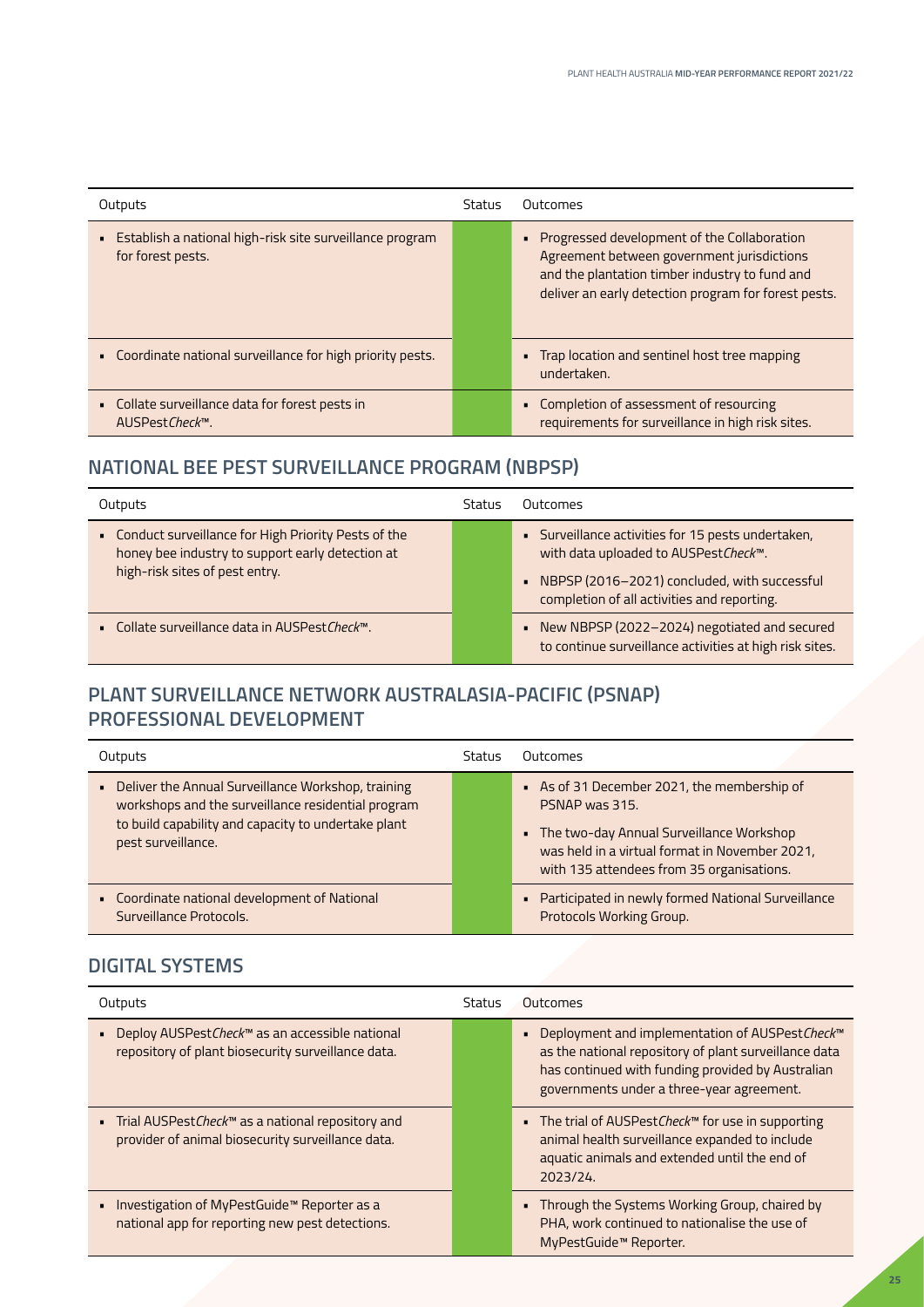### **Key Result Area 5: Diagnostics**



#### <span id="page-25-0"></span>**Provide diagnostic resources to support Australia's network of diagnosticians to enable fast and accurate identification of pests.**

#### **MEMBER SUBSCRIPTION**

#### **NATIONAL COMMITTEES AND WORKING GROUPS**

| <b>KPIs</b>                                                                         | Status | Achievements                                                                                                                                        |
|-------------------------------------------------------------------------------------|--------|-----------------------------------------------------------------------------------------------------------------------------------------------------|
| Support Subcommittee on Plant Health Diagnostics<br>(SPHD) meetings and activities. |        | • Participated in the SPHD meeting held in<br>October 2021.                                                                                         |
| • Contribute to the strategic direction of SPHD.                                    |        | • Contributed to strategic direction of SPHD and its<br>activities through roles as Deputy Chair and active<br>participation on its Working Groups. |
|                                                                                     |        | • PHA is a member of the SPHD executive and<br>continued to provide guidance to the committee.                                                      |

#### **NON-SUBSCRIPTION**

#### **DIGITAL SYSTEMS TO SUPPORT DIAGNOSTICS**

| Outputs                                                                                                                                             | Status | Outcomes                                                                              |
|-----------------------------------------------------------------------------------------------------------------------------------------------------|--------|---------------------------------------------------------------------------------------|
| Enhance and improve the Australian Plant Pest<br>Database (APPD) to support aggregation of<br>information from reference collections.               |        | Rebuild of the APPD has been completed and<br>$\blacksquare$<br>launched.             |
| • Continue to make the APPD available to inform pest<br>status in suspect EPP incidents.                                                            |        | The APPD has been transferred to PHA.<br>The APPD has 198 registered users.<br>٠      |
| Enhance and improve the Pest and Disease Image<br>$\blacksquare$<br>Library (PaDIL) application to support identification<br>of pests and diseases. |        | PaDIL has been transferred to PHA and the<br>$\blacksquare$<br>rebuild has commenced. |
| Continue to make the PaDIL available to assist in the<br>identification of suspect EPPs.                                                            |        |                                                                                       |
| Provide, maintain and regularly update the National<br>Plant Biosecurity Diagnostic Network (NPBDN) website<br>for members.                         |        | Maintenance and update of the NPBDN<br>$\blacksquare$<br>website continued.           |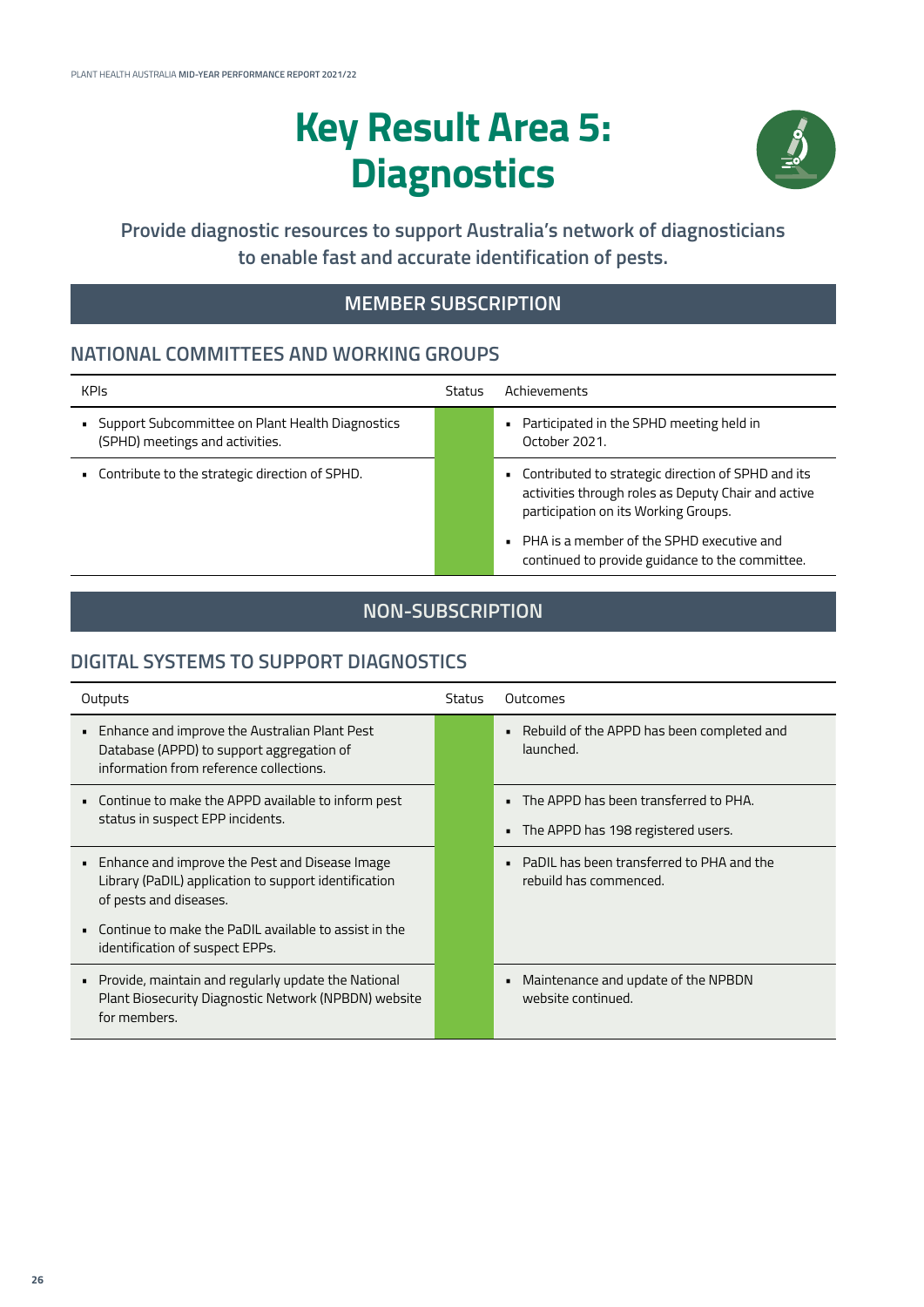#### **DEVELOPMENT OF NATIONAL DIAGNOSTIC PROTOCOLS**

| Outputs                                                                                             | Status | Quitcomes                                                                                                                                                                                                                                                                                                                                                                                           |
|-----------------------------------------------------------------------------------------------------|--------|-----------------------------------------------------------------------------------------------------------------------------------------------------------------------------------------------------------------------------------------------------------------------------------------------------------------------------------------------------------------------------------------------------|
| • Facilitate the development or review of National<br>Diagnostic Protocols (NDPs) for agreed NPPPs. |        | • One NDP (Sugarcane woolly aphid) endorsed and<br>five NDPs (Lentil anthracnose, Panama Disease TR4,<br>Wheat spindle Streak Mosaic Virus, Flavescence<br>dorée phytoplasma and Texas root rot) submitted to<br>SPHD for endorsement.<br>• One five-year review of an NDP (Avocado thrips)<br>completed and five-year reviews of two NDPs<br>(Karnal bunt and Sudden Oak Death) have<br>commenced. |

#### **PROFICIENCY TESTING OF DIAGNOSTIC LABORATORIES**

| Outputs                                                                                            | Status | Quitcomes                                                                                                                                                                                                                                                      |
|----------------------------------------------------------------------------------------------------|--------|----------------------------------------------------------------------------------------------------------------------------------------------------------------------------------------------------------------------------------------------------------------|
| • Facilitate the provision of samples to the National<br>Plant Health Proficiency Testing Program. |        | • Round 9 of the Proficiency Testing Program has<br>been completed.<br>• Work continued to progress a Material Transfer<br>Agreement for use between participating<br>laboratories to facilitate the transfer of material<br>required for proficiency testing. |

#### **IMPLEMENTATION OF THE NATIONAL PLANT PEST REFERENCE COLLECTIONS STRATEGY**

| Outputs                                                                        | Status | Quitcomes                                                                                                                       |
|--------------------------------------------------------------------------------|--------|---------------------------------------------------------------------------------------------------------------------------------|
| • Facilitate the analysis of reference sample coverage<br>and needs for NPPPs. |        | • Participated in the Reference Collection<br>Implementation Plan Working Group.                                                |
|                                                                                |        | • Contributed to feedback on the review of the<br>National Plant Pest Reference Collection Strategy.                            |
|                                                                                |        | • Contributed to development of a workshop being<br>planned by SPHD and DAWE for importation and<br>domestic movement of NPPPs. |

#### **NPBDN PROFESSIONAL DEVELOPMENT FRAMEWORK**

| Outputs                                                                                                                                                                                   | Status              | Outcomes                                                                                                                                                                                                                                 |
|-------------------------------------------------------------------------------------------------------------------------------------------------------------------------------------------|---------------------|------------------------------------------------------------------------------------------------------------------------------------------------------------------------------------------------------------------------------------------|
| • Initiatives to build capacity and capability in the<br>NPBDN through delivery of the Annual Diagnostician's<br>Workshop, training workshops and the diagnostics<br>residential program. | معنى<br>مون<br>موني | • The membership of the NPBDN was 452 as of<br>December 2021.<br>. The Annual Diagnostician's Workshop was held<br>virtually in October 2021 with 179 attendees from<br>25 organisations.<br>• Six residentials on hold due to Covid-19. |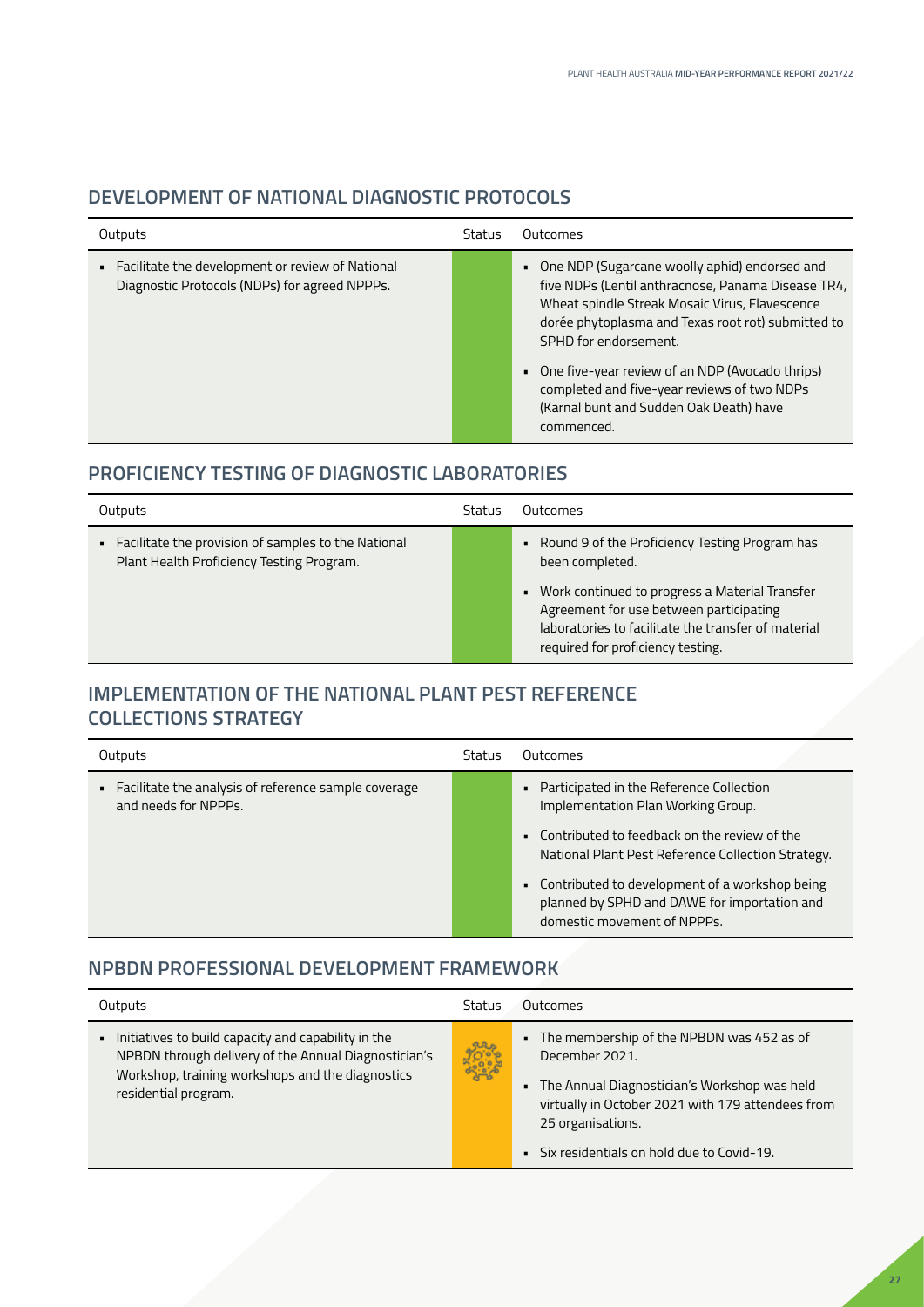### <span id="page-27-0"></span>**Key Result Area 6: Research, Development and Extension**



**Coordinate the planning and implementation of plant biosecurity research, development and extension or outreach (RD&E) to ensure plant biosecurity science delivers maximum benefit.** 

#### **MEMBER SUBSCRIPTION AND NON-SUBSCRIPTION**

#### **PLANT BIOSECURITY RESEARCH INITIATIVE (PBRI)**

| <b>KPIs/Outputs</b>                                                                                                             | Status | Achievements/Outcomes                                                                                                                                                                                         |
|---------------------------------------------------------------------------------------------------------------------------------|--------|---------------------------------------------------------------------------------------------------------------------------------------------------------------------------------------------------------------|
| Attend all agreed meetings.                                                                                                     |        | A PHA representative attended all scheduled<br>٠<br>PBRI meetings and PBRI-led R&D forums held<br>throughout 2021.                                                                                            |
| • Provide advice to the Program Director.                                                                                       |        | • Advice on strategy and investment priorities for<br>the PBRI has been provided in six online strategy<br>and R&D prioritisation forums.                                                                     |
| Ensure PBRI work is aligned to national priorities<br>identified through the AGSOC National Plant Biosecurity<br>RD&E Strategy. |        | PBRI's strategic direction and activities designed<br>٠<br>to align with national agriculture, biosecurity and<br>innovation strategies through alignment mapping<br>activities and continual review.         |
| Strong project-based engagement with Euphresco<br>and $B3$ .                                                                    |        | MOU with B3 NZ, Euphresco and ACIAR maintained<br>٠<br>throughout 2021 with a greater focus on a more<br>strategic approach to RD&E and sharing research<br>priorities through engagement in PBRI R&D forums. |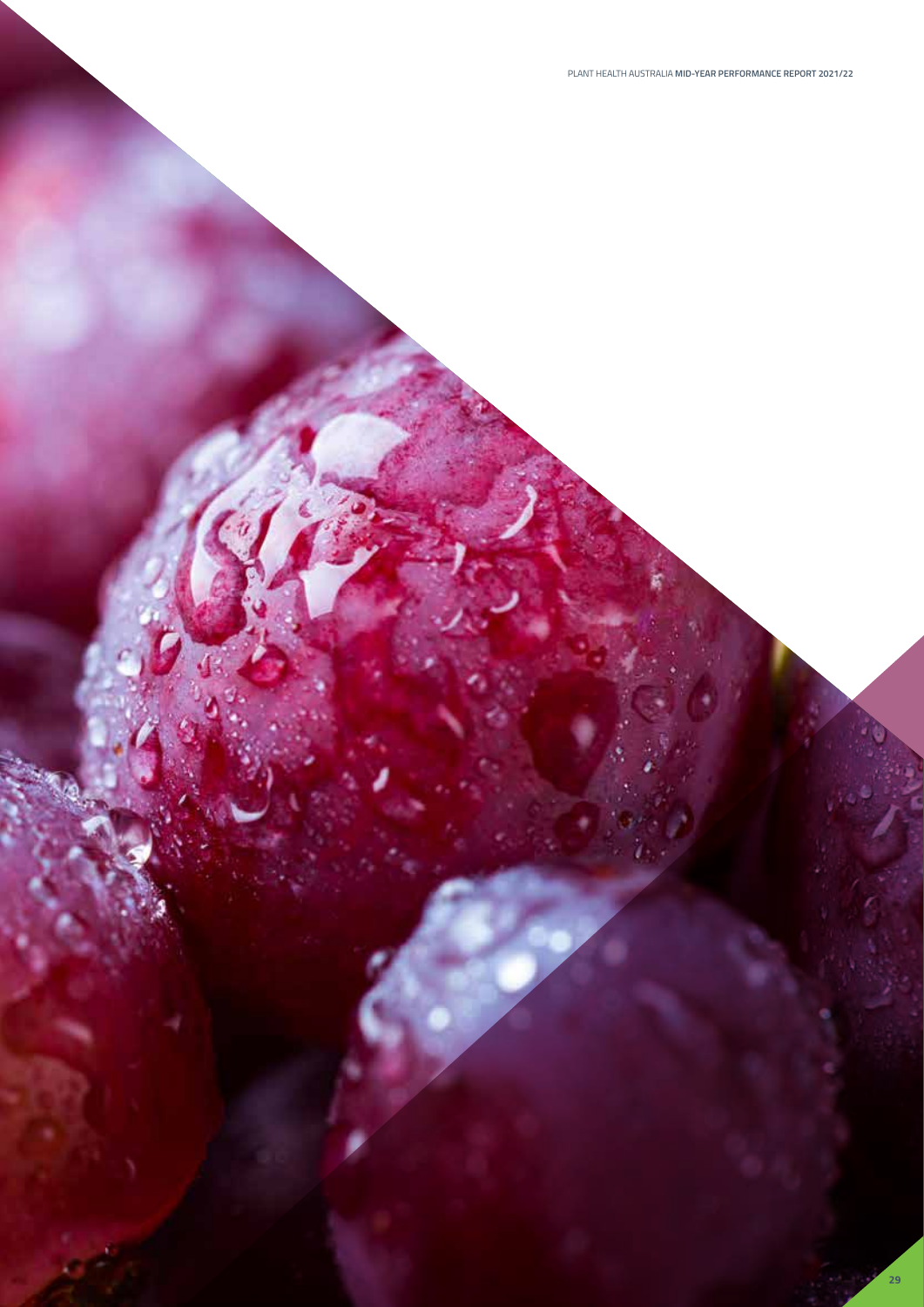### **Key Result Area 7: Company Health**



<span id="page-29-0"></span>**Sound management of PHA through transparent operations, efficient business systems and professional staff to fulfil member commitments.** 

#### **MEMBER SUBSCRIPTION**

#### **BOARD MANAGEMENT**

| <b>KPIs</b>                                                                                                       | Status | Achievements                                                                                                |
|-------------------------------------------------------------------------------------------------------------------|--------|-------------------------------------------------------------------------------------------------------------|
| • Performance of PHA meets members' expectations.                                                                 |        | There has been no feedback received to indicate that<br>performance doesn't meet member expectations.       |
|                                                                                                                   |        | Planning has commenced for a 2022-member<br>٠<br>satisfaction survey.                                       |
| Meet legal and constitutional compliance requirements.                                                            |        | All legal and constitutional requirements have<br>$\blacksquare$<br>been met.                               |
| • Provide secretariat support to the Board and follow-up<br>Board, F&AC and other meetings attended by directors. |        | Support has met Board expectations.                                                                         |
| Attendance of the PHA Board at over 80% of requested<br>٠<br>member and stakeholder meetings.                     |        | • Director attendance at Board meetings<br>(held virtually) has exceeded the KPI.                           |
| • Finalise the 2021 Board Selection process.                                                                      |        | This process is on track to appoint one more<br>$\blacksquare$<br>director at the May 2022 General Meeting. |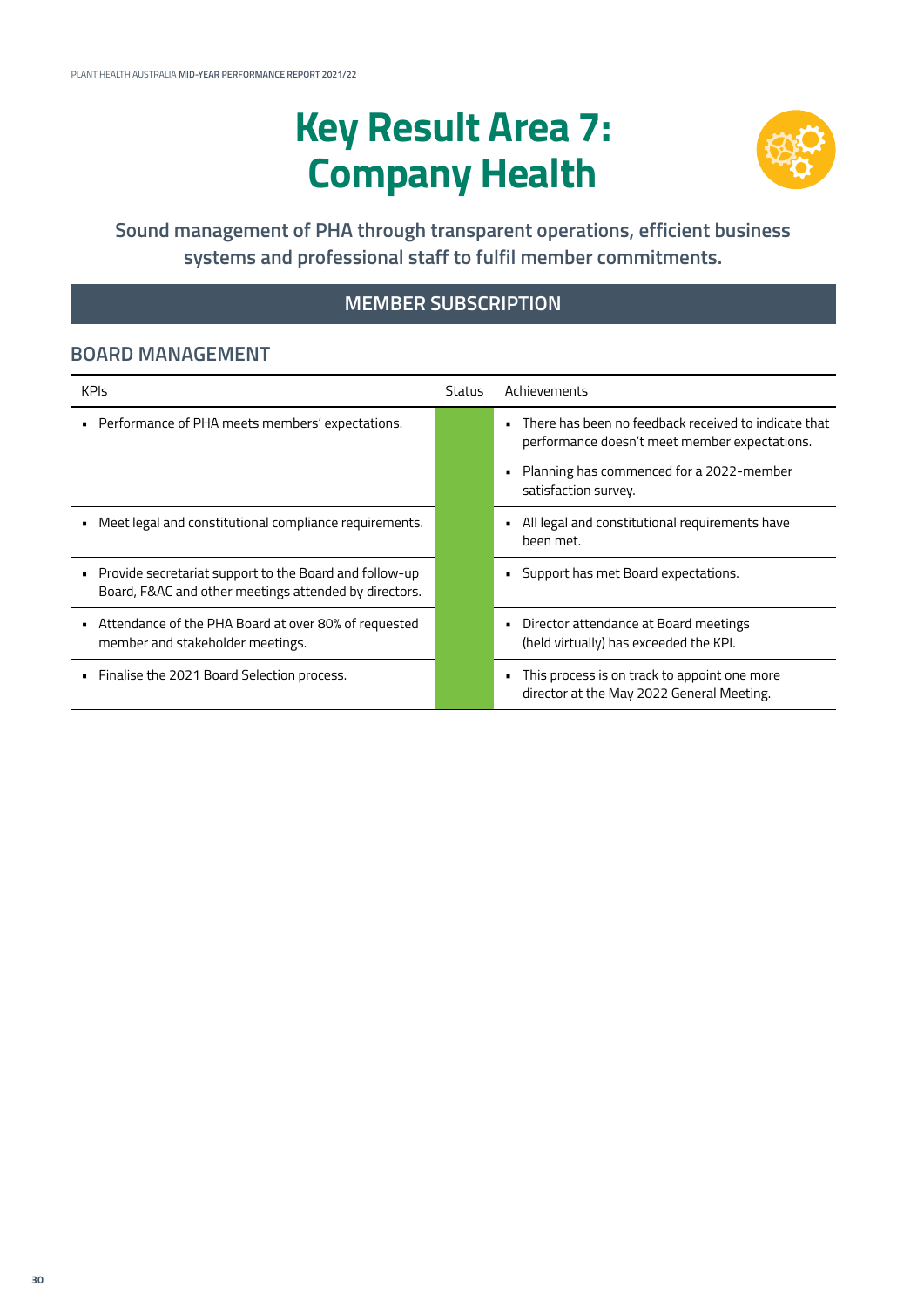#### **COMPANY FINANCE AND ADMINISTRATION**

| <b>KPIs</b>                                                                                                               | <b>Status</b><br>Achievements                                                                                                                                                                                                                  |
|---------------------------------------------------------------------------------------------------------------------------|------------------------------------------------------------------------------------------------------------------------------------------------------------------------------------------------------------------------------------------------|
| Meet all legal and constitutional obligations.<br>٠                                                                       | · All obligations were met.                                                                                                                                                                                                                    |
| Review the Company Risk Management Report<br>quarterly and include as a standing item for PHA<br>Board and F&AC meetings. | • The Risk Management Plan has been regularly<br>reviewed and updated by the Executive<br>Management Team and subsequently reviewed<br>at each F&AC and Board meeting.                                                                         |
| Review and update the Company Human Resources<br>Plan annually and present to the Board.                                  | The plan was reviewed by the Board at the<br>November 2021 Board meeting                                                                                                                                                                       |
|                                                                                                                           | • Succession planning for the PHA Board and Chair<br>will take place at the March 2022 Board meeting.                                                                                                                                          |
| Have annual financial statements externally audited<br>and declared accurate and compliant.                               | The 2021 financial statements and notes received<br>a clean audit report from our auditors, Synergy.                                                                                                                                           |
| • Schedule and implement internal audit program and<br>address findings.                                                  | · Satisfactory audits have been undertaken on Cyber<br>Security and on Levies and funds held in trust.                                                                                                                                         |
| Present PHA's 2022-23 budget and AOP to members<br>and agree subscriptions in May 2022.                                   | An audit on a Review of Business Continuity and<br>Disaster Recovery Plans will take place in the first<br>half of 2022.                                                                                                                       |
| • Continue and build on the PHA and AHA partnership.                                                                      | Agreed MoU is being implemented. Work includes<br>the farm biosecurity, training and other partnership<br>projects.                                                                                                                            |
| Assist members to implement and manage statutory<br>biosecurity levies.                                                   | • Cooperation continues with a strong partnership<br>in the areas of emergency response training, the<br>Farm Biosecurity program and communication.                                                                                           |
|                                                                                                                           | • We continue to work with plant industries and<br>the Commonwealth government to establish and<br>amend statutory biosecurity levies as required.                                                                                             |
|                                                                                                                           | Following consultation with Members, draft<br>$\blacksquare$<br>legislation has been prepared to simplify the<br>Plant Health Australia Funding Act. This is expected to<br>progress through Parliament in the third quarter of<br>$21 - 22$ . |